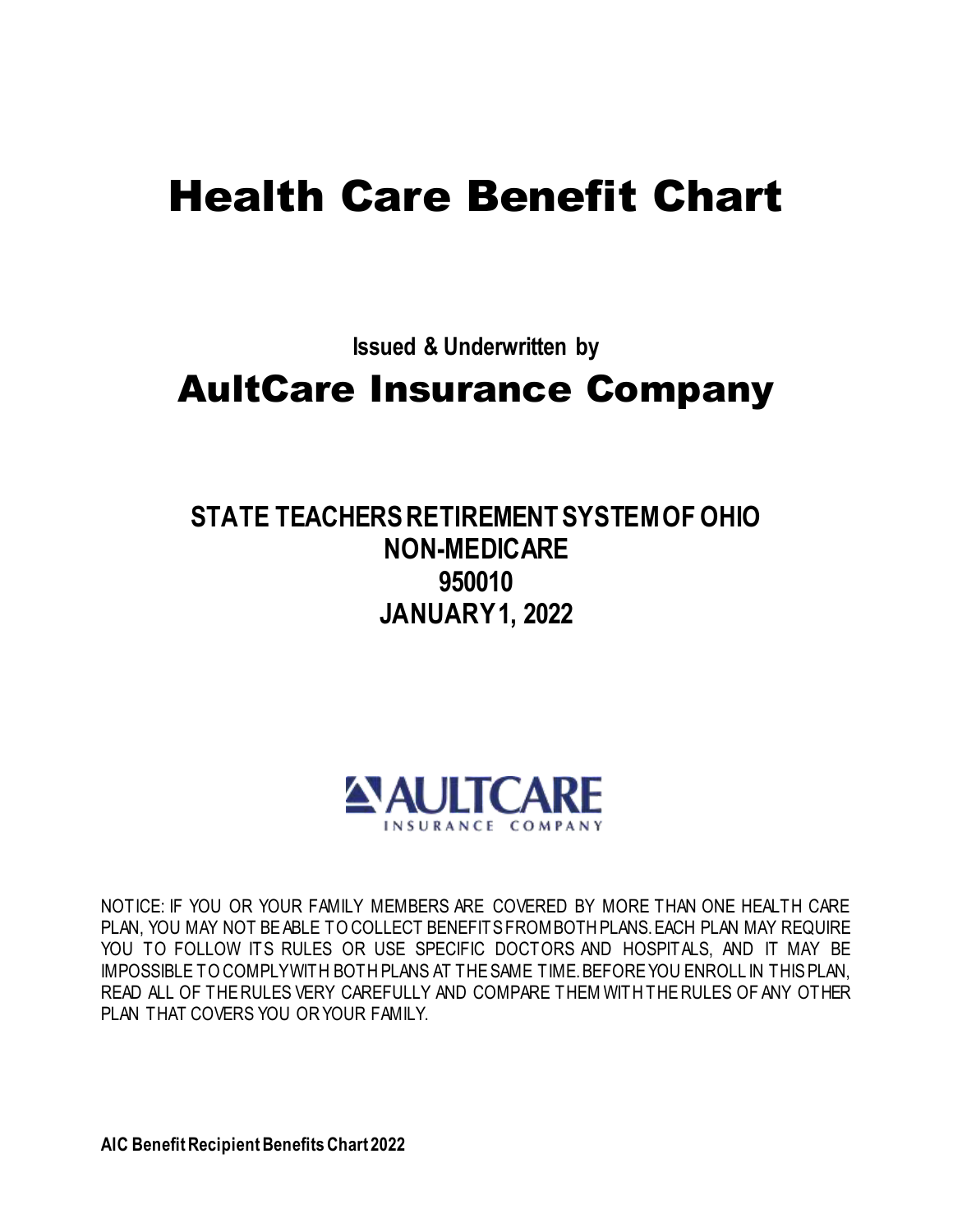#### BENEFITS CHART-TABLE OF CONTENTS

#### II. BENEFIT LEVELS UNDER THE GROUP POLICY BETWEEN YOUR RETIREMENT SYSTEM AND AULTCARE INSURANCE COMPANY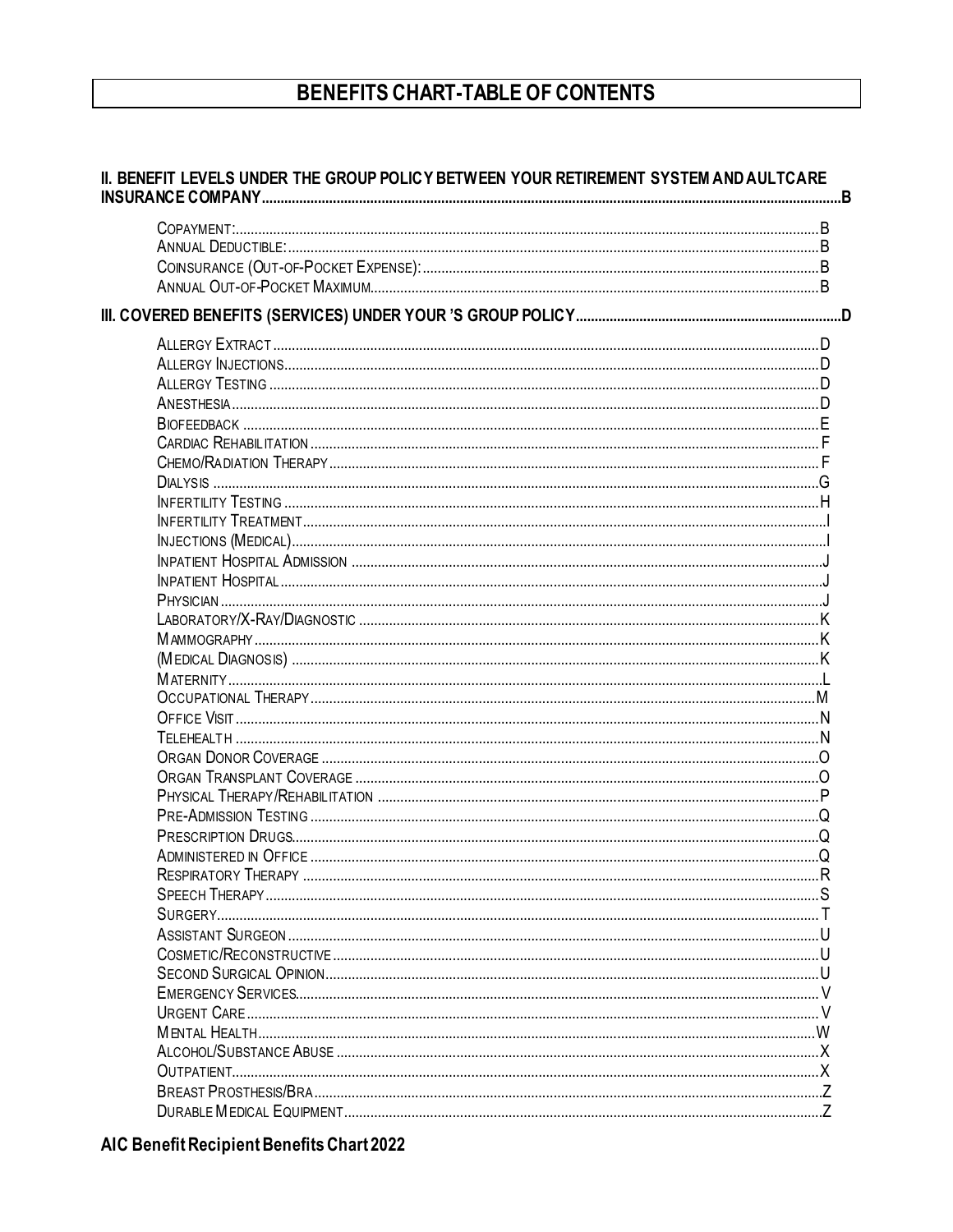| <b>HOSPICE CARE</b> |     |
|---------------------|-----|
|                     |     |
|                     | CC. |
|                     |     |
|                     |     |
|                     |     |
|                     |     |
|                     |     |
|                     |     |
|                     |     |
|                     |     |
|                     |     |
|                     |     |
|                     |     |
|                     |     |
|                     |     |
|                     |     |
|                     |     |
|                     |     |
|                     |     |
|                     | KK  |
|                     |     |
|                     |     |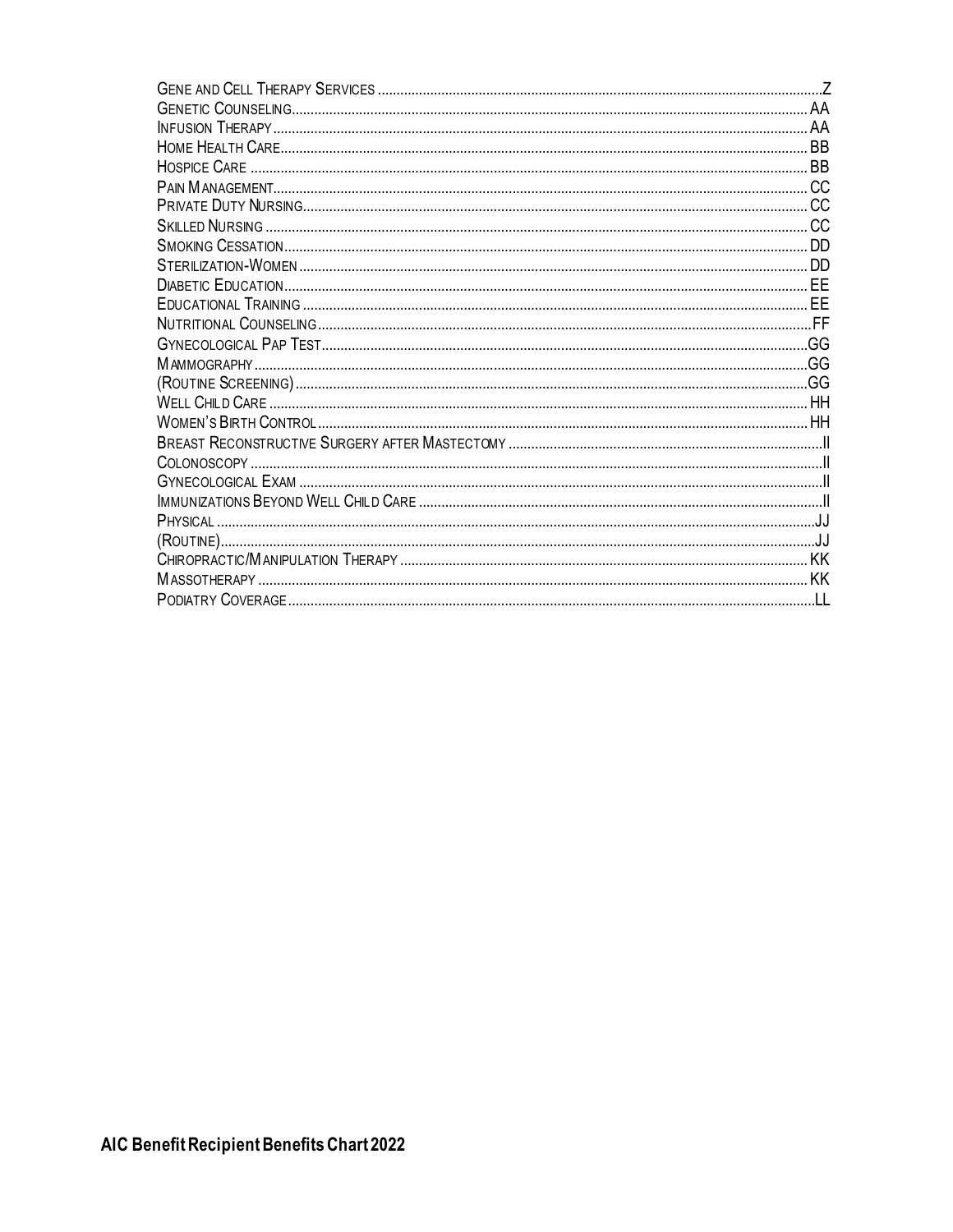#### **Benefits Chart**

#### Plan: STRS NON-MEDICARE

#### Plan Year: 2022

This Benefits Chart (also called "Schedule of Benefits") is part of Your Certificate. It explains Your specific Coverage and Benefits, including what You need to pay, what We will pay, and the Limitations and Exclusions in the Group Policy between Your and AultCare.

If You have questions, please call the AultCare Service Center at 330-363-6360 or 1-800-344-8858. You can also visit our website at www.aultcare.com.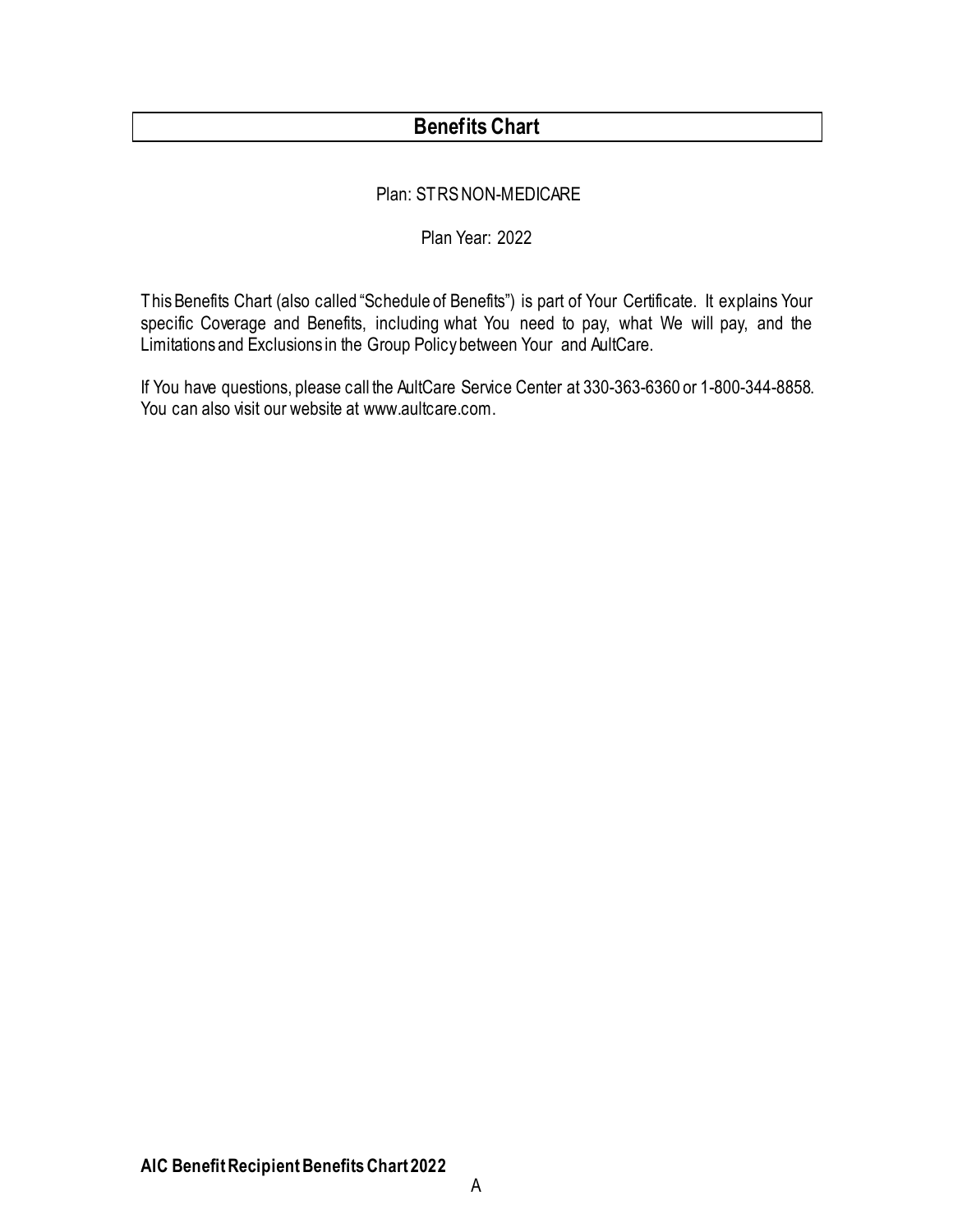#### <span id="page-4-0"></span>**II. BENEFIT LEVELS UNDER THE GROUP POLICY BETWEEN YOUR RETIREMENT SYSTEMAND AULTCARE INSURANCE COMPANY**

The level of Benefits\* You receive under Your Group Policy, and the amount You must pay out-ofpocket, depend on whether You receive medical services from AultCare Providers. You usually will need to pay more out-of-pocket if You go to a Non-Network Provider.

<span id="page-4-4"></span><span id="page-4-3"></span><span id="page-4-2"></span><span id="page-4-1"></span>

| <b>Policy Provision</b>                                                                                                                                                                                                                                                                                      | <b>Network Provider</b>                                                        | <b>Non-Network Provider</b>                                                 |
|--------------------------------------------------------------------------------------------------------------------------------------------------------------------------------------------------------------------------------------------------------------------------------------------------------------|--------------------------------------------------------------------------------|-----------------------------------------------------------------------------|
| Copayment: The set dollar<br>amount You pay out-of-pocket<br>for each Doctor Office Visit.<br>The Copayment does not<br>count against Your Annual<br>Deductible. Application of<br>Copayment is dependent<br>upon services rendered.                                                                         | \$20 Primary Care Physician<br>\$20 Telehealth<br>\$150 ER<br>\$40 Urgent Care | \$150 ER<br>\$40 Urgent Care                                                |
| <b>Annual Deductible: The</b><br>minimum amount You must<br>pay out-of-pocket each year<br>before Benefits are paid<br>under the Policy. Your Plan<br>has a Non-Integrated<br>Deductible.                                                                                                                    | \$2,500 for an individual                                                      | \$5,000 for an individual                                                   |
| <b>Coinsurance (Out-of-Pocket</b><br>Expense): This is the<br>percentage of medical<br>expense You share with the<br>Policy after You meet Your<br><b>Annual Deductible and</b><br>Copayment.                                                                                                                | Your share of the charge 20%                                                   | Your share of the charge 50%<br>plus any charges in excess of<br><b>RBP</b> |
| <b>Annual Out-of-Pocket</b><br>Maximum (Annual Max):<br>This is the total amount You<br>pay out-of-pocket in one Year<br>before the Policy pays 100%<br>of Your medical expenses. It<br>does not include Your<br>Deductible. It does include<br>Copayments. Your Plan has a<br>Non-Integrated Out-of-Pocket. | \$6,500 per individual                                                         | \$13,000 per individual                                                     |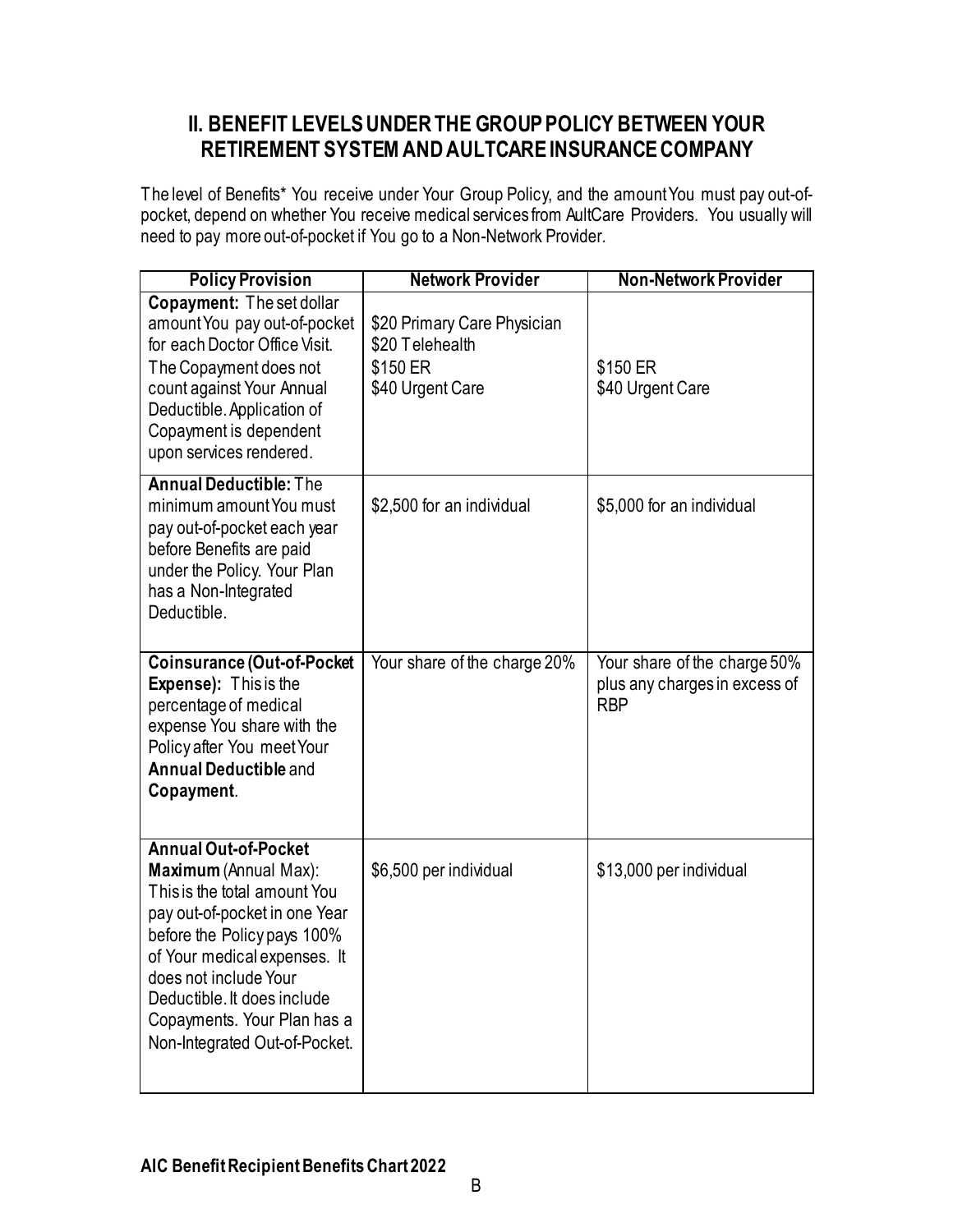**Note: If You use Non-Network Providers, only what is paid up to RBP will count toward Your Deductible. Your Deductible and Out-of-Pocket expenses for Non-Network Providers may be separate from Network Providers.**

**Non-integrated: Network and Non-Network Deductibles do not accumulate towards each other.**

**Ohio's House Bill 388 and the Federal "No Surprises Act establish patient protections including from Out-of-Network providers' surprise bills ("balance billing") for emergency care and other specified items or services. We will comply with these new state and federal requirements including how we process claims from certain Out-of-Network Providers.**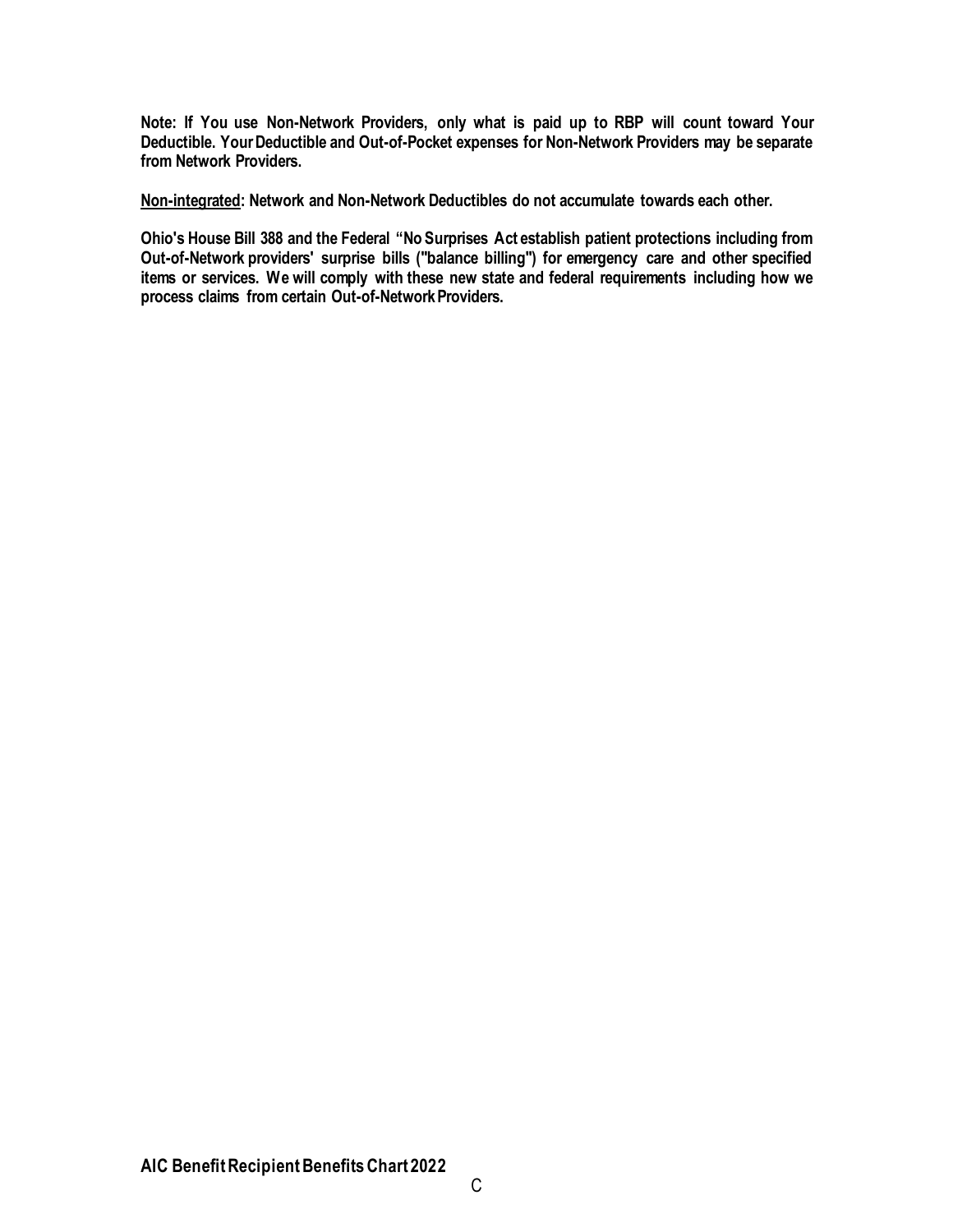#### <span id="page-6-0"></span>**III. COVERED BENEFITS (SERVICES) UNDER YOUR 'S GROUP POLICY**

<span id="page-6-4"></span><span id="page-6-3"></span><span id="page-6-2"></span><span id="page-6-1"></span>

| Inpatient, Outpatient, and<br><b>Physician Office Care</b> | <b>Network Provider</b>                                                                                              | <b>Non-Network Provider</b>                                                                         |
|------------------------------------------------------------|----------------------------------------------------------------------------------------------------------------------|-----------------------------------------------------------------------------------------------------|
| <b>Allergy Extract</b>                                     | You Must Pay:<br>Deductible Applies<br>Coinsurance Applies after<br>Deductible<br>20%<br>After Annual Max \$0        | <u>You Must Pay:</u><br>Deductible Applies<br>Coinsurance Applies after<br>Deductible in<br>50% RBP |
| <b>Allergy Injections</b>                                  | You Must Pay:<br>Deductible Applies<br>Coinsurance Applies after<br><b>Deductible</b><br>20%<br>After Annual Max \$0 | You Must Pay:<br>Deductible Applies<br>Coinsurance Applies after<br>Deductible in<br>50% RBP        |
| <b>Allergy Testing</b>                                     | <u>You Must Pay:</u><br>Deductible Applies<br>Coinsurance Applies after<br>Deductible<br>20%<br>After Annual Max \$0 | <u>You Must Pay:</u><br>Deductible Applies<br>Coinsurance Applies after<br>Deductible<br>50% RBP    |
| Anesthesia<br>In Office                                    | You Must Pay.<br>Deductible Applies<br>Coinsurance Applies after<br>Deductible<br>20%<br>After Annual Max \$0        | You Must Pay:<br>Deductible Applies<br>Coinsurance Applies after<br>50% RBP<br>Deductible           |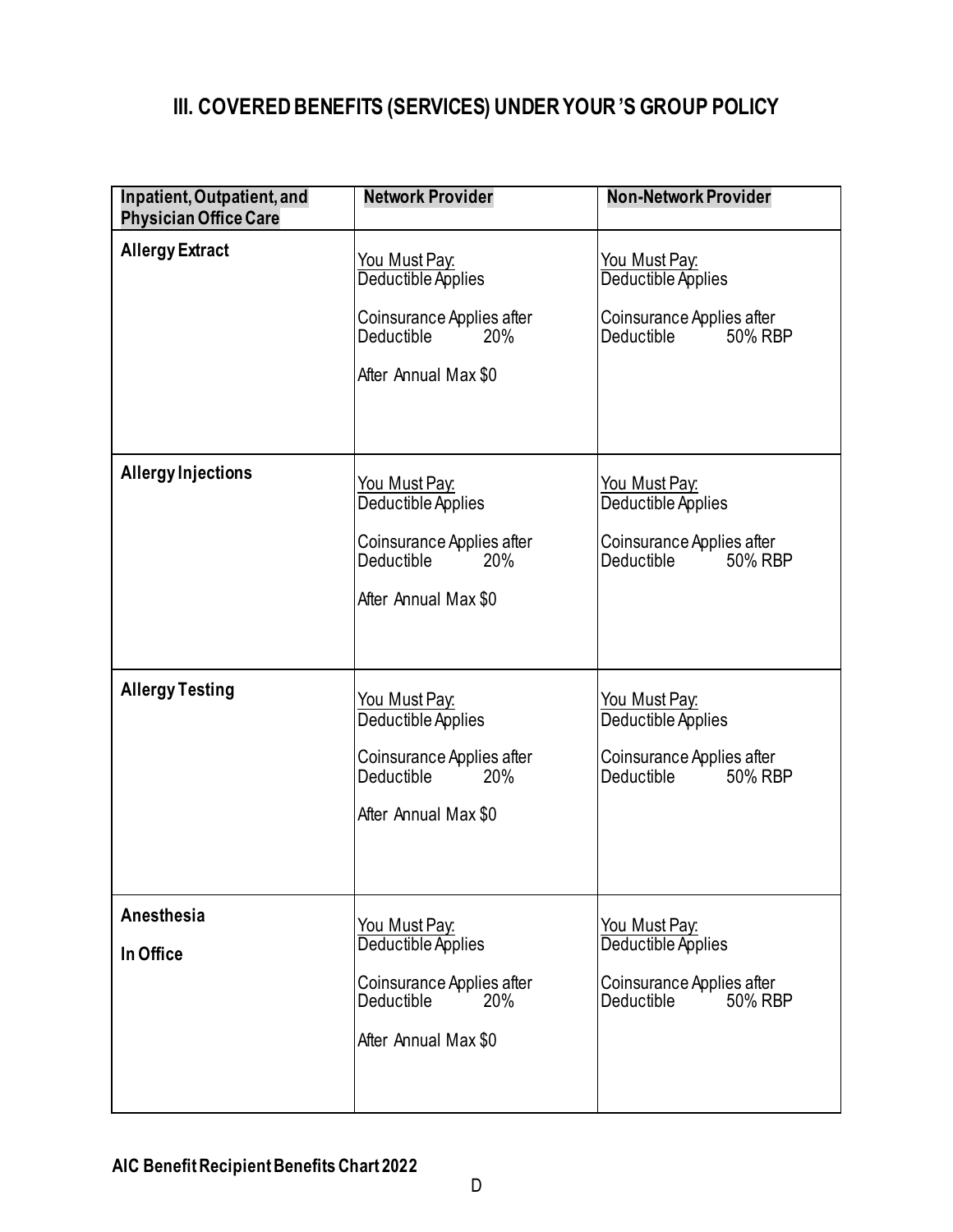<span id="page-7-0"></span>

| Inpatient, Outpatient, and<br><b>Physician Office Care</b> | <b>Network Provider</b>                                                                                              | <b>Non-Network Provider</b>                                                                         |
|------------------------------------------------------------|----------------------------------------------------------------------------------------------------------------------|-----------------------------------------------------------------------------------------------------|
| Anesthesia<br>Outpatient                                   | <u>You Must Pay:</u><br>Deductible Applies<br>Coinsurance Applies after<br>Deductible<br>20%                         | <u>You Must Pay:</u><br>Deductible Applies<br>Coinsurance Applies after<br>Deductible<br>50% RBP    |
|                                                            | After Annual Max \$0                                                                                                 |                                                                                                     |
| Anesthesia<br>Inpatient                                    | You Must Pay:<br>Deductible Applies<br>Coinsurance Applies after<br><b>Deductible</b><br>20%<br>After Annual Max \$0 | <u>You Must Pay:</u><br>Deductible Applies<br>Coinsurance Applies after<br>Deductible in<br>50% RBP |
| <b>Biofeedback</b><br>In Office                            | <u>You Must Pay:</u><br>Deductible Applies<br>Coinsurance Applies after<br>20%<br>Deductible<br>After Annual Max \$0 | <u>You Must Pay:</u><br>Deductible Applies<br>Coinsurance Applies after<br>Deductible<br>50% RBP    |
| <b>Biofeedback</b><br><b>Outpatient</b>                    | <u>You Must Pay:</u><br>Deductible Applies<br>Coinsurance Applies after<br>Deductible<br>20%<br>After Annual Max \$0 | <u>You Must Pay:</u><br>Deductible Applies<br>Coinsurance Applies after<br>50% RBP<br>Deductible    |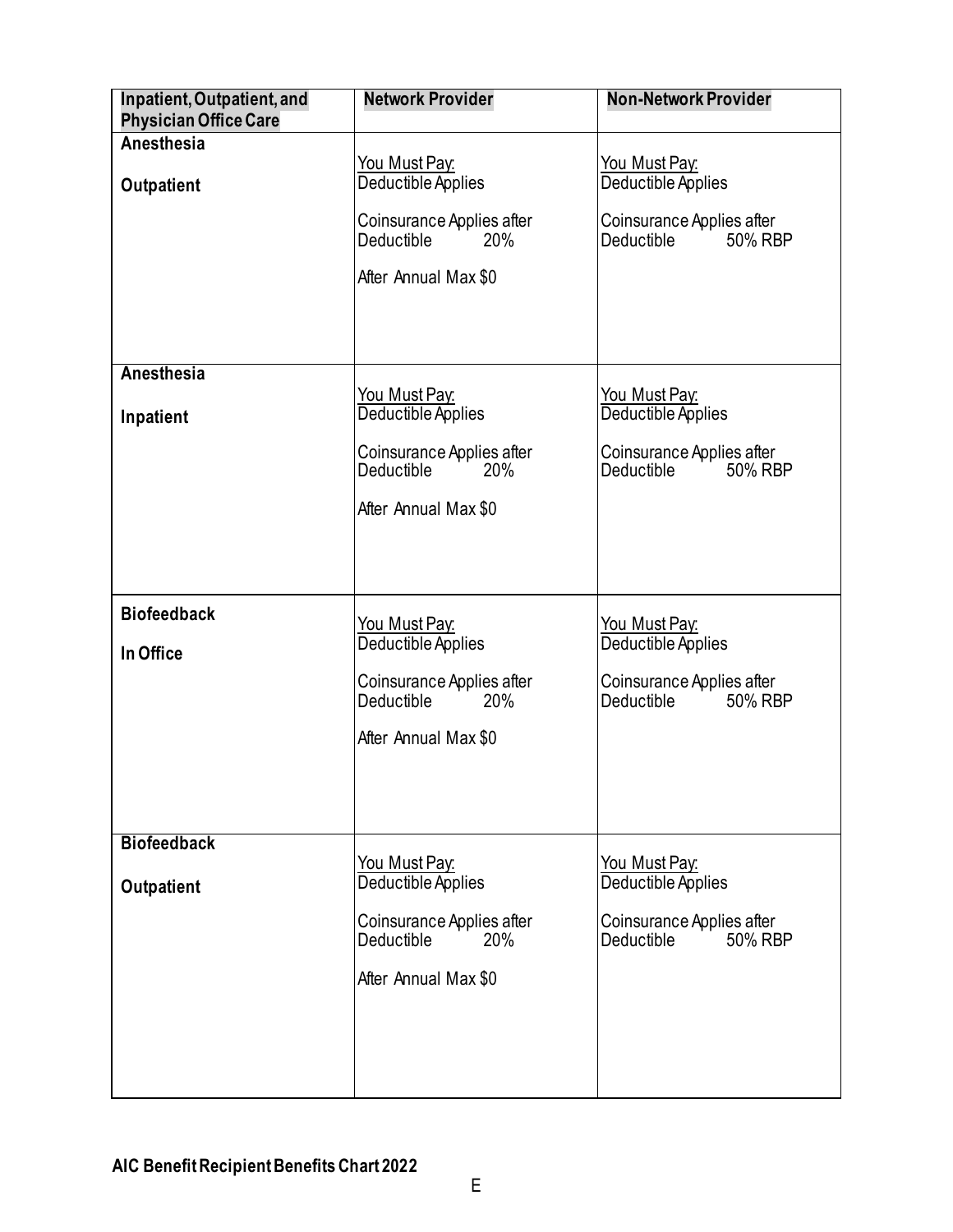<span id="page-8-1"></span><span id="page-8-0"></span>

| Inpatient, Outpatient, and<br><b>Physician Office Care</b>                                                                                                                                                                                             | <b>Network Provider</b>                                                                                                      | <b>Non-Network Provider</b>                                                                             |
|--------------------------------------------------------------------------------------------------------------------------------------------------------------------------------------------------------------------------------------------------------|------------------------------------------------------------------------------------------------------------------------------|---------------------------------------------------------------------------------------------------------|
| <b>Biofeedback</b><br>Inpatient                                                                                                                                                                                                                        | <u> You Must Pay:</u><br>Deductible Applies<br>Coinsurance Applies after<br><b>Deductible</b><br>20%<br>After Annual Max \$0 | You Must Pay:<br>Deductible Applies<br>Coinsurance Applies after<br>Deductible<br>50% RBP               |
| <b>Cardiac Rehabilitation I &amp; II</b><br>Outpatient<br>Cardiac Rehab III not covered                                                                                                                                                                | You Must Pay:<br>Deductible Applies<br>Coinsurance Applies after<br>Deductible<br>20%<br>After Annual Max \$0                | You Must Pay:<br>Deductible Applies<br>Coinsurance Applies after<br>50% RBP<br>Deductible               |
| <b>Cardiac Rehabilitation I &amp; II</b><br>Inpatient<br>Cardiac Rehab III not covered                                                                                                                                                                 | <u>You Must Pay:</u><br>Deductible Applies<br>Coinsurance Applies after<br><b>Deductible</b><br>20%<br>After Annual Max \$0  | <u>You Must Pay:</u><br>Deductible Applies<br>Coinsurance Applies after<br><b>Deductible</b><br>50% RBP |
| <b>Chemo/Radiation Therapy</b><br>In Office<br>Please note that orally<br>administered cancer<br>medication Coverage shall be<br>no less favorable than<br>Coverage for intravenous and<br>injected cancer medications in<br>accordance with state law | <u>You Must Pay:</u><br>Deductible Applies<br>Coinsurance Applies after<br>Deductible<br><b>20%</b><br>After Annual Max \$0  | You Must Pay:<br>Deductible Applies<br>Coinsurance Applies after<br>Deductible<br>50% RBP               |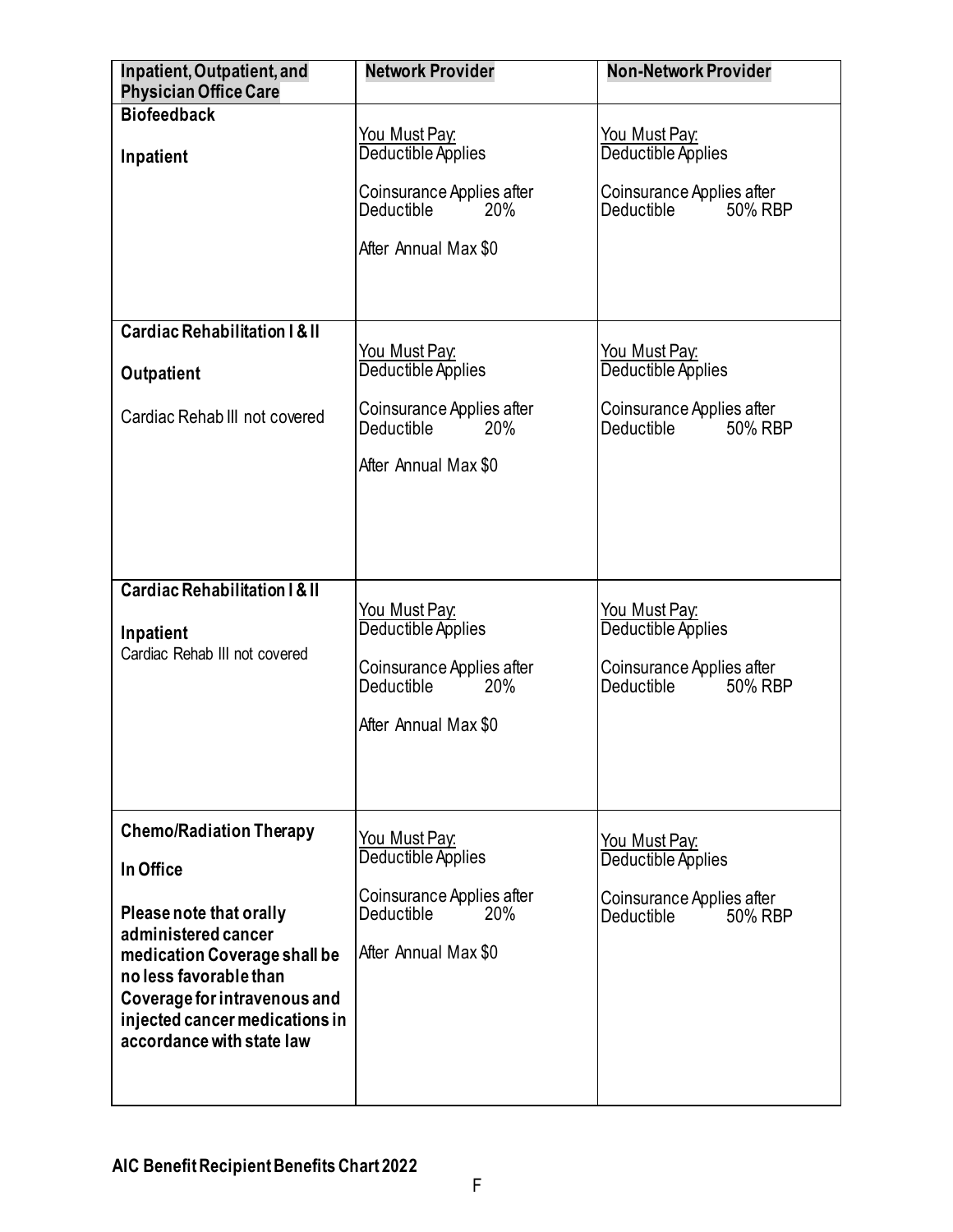<span id="page-9-0"></span>

| Inpatient, Outpatient, and<br><b>Physician Office Care</b>                                                                                                                                              | <b>Network Provider</b>                                                | <b>Non-Network Provider</b>                        |
|---------------------------------------------------------------------------------------------------------------------------------------------------------------------------------------------------------|------------------------------------------------------------------------|----------------------------------------------------|
| <b>Chemo/Radiation Therapy</b>                                                                                                                                                                          |                                                                        |                                                    |
|                                                                                                                                                                                                         | <u>You Must Pay:</u>                                                   | <u>You Must Pay:</u>                               |
| Outpatient                                                                                                                                                                                              | Deductible Applies                                                     | Deductible Applies                                 |
| Please note that orally<br>administered cancer<br>medication Coverage shall be<br>no less favorable than<br>Coverage for intravenous and<br>injected cancer medications in<br>accordance with state law | Coinsurance Applies after<br>Deductible<br>20%<br>After Annual Max \$0 | Coinsurance Applies after<br>Deductible<br>50% RBP |
|                                                                                                                                                                                                         |                                                                        |                                                    |
| <b>Chemo/Radiation Therapy</b>                                                                                                                                                                          |                                                                        |                                                    |
|                                                                                                                                                                                                         | You Must Pay.                                                          | You Must Pay:                                      |
| Inpatient                                                                                                                                                                                               | Deductible Applies                                                     | Deductible Applies                                 |
| Please note that orally<br>administered cancer<br>medication Coverage shall be<br>no less favorable than<br>Coverage for intravenous and<br>injected cancer medications in<br>accordance with state law | Coinsurance Applies after<br>Deductible<br>20%<br>After Annual Max \$0 | Coinsurance Applies after<br>Deductible<br>50% RBP |
| <b>Dialysis</b>                                                                                                                                                                                         | You Must Pay:                                                          | You Must Pay:                                      |
| In Office                                                                                                                                                                                               | Deductible Applies                                                     | Deductible Applies                                 |
|                                                                                                                                                                                                         | Coinsurance Applies after<br>Deductible<br>20%                         | Coinsurance Applies after<br>Deductible<br>50% RBP |
|                                                                                                                                                                                                         | After Annual Max \$0                                                   |                                                    |
|                                                                                                                                                                                                         |                                                                        |                                                    |
| <b>Dialysis</b>                                                                                                                                                                                         |                                                                        |                                                    |
| <b>Outpatient</b>                                                                                                                                                                                       | <u>You Must Pay:</u><br>Deductible Applies                             | <u>You Must Pay:</u><br>Deductible Applies         |
|                                                                                                                                                                                                         | Coinsurance Applies after<br>Deductible<br>20%                         | Coinsurance Applies after<br>50% RBP<br>Deductible |
|                                                                                                                                                                                                         | After Annual Max \$0                                                   |                                                    |
|                                                                                                                                                                                                         |                                                                        |                                                    |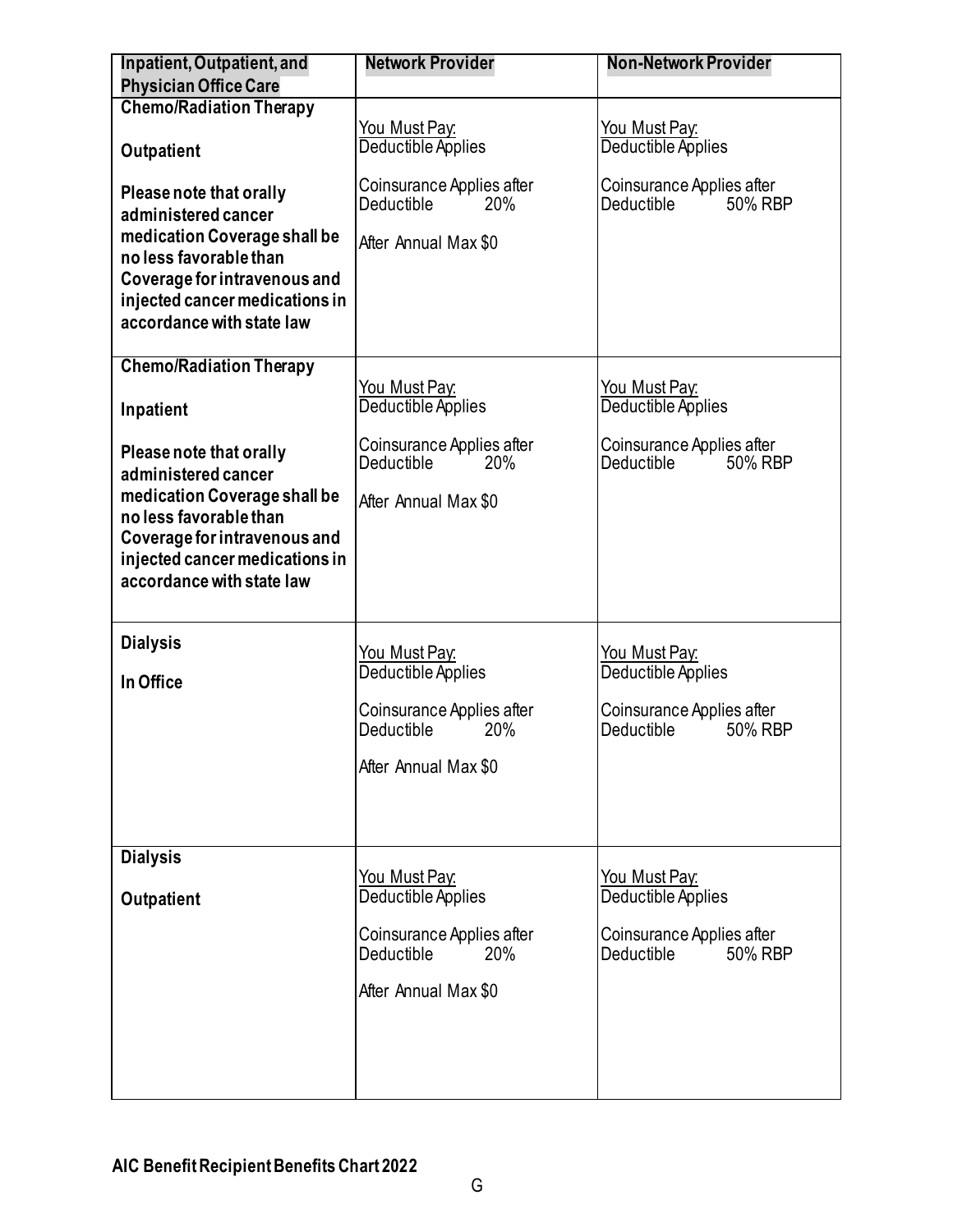<span id="page-10-0"></span>

| Inpatient, Outpatient, and              | <b>Network Provider</b>                                                 | <b>Non-Network Provider</b>                                      |
|-----------------------------------------|-------------------------------------------------------------------------|------------------------------------------------------------------|
| <b>Physician Office Care</b>            |                                                                         |                                                                  |
| <b>Dialysis</b><br>Inpatient            | <u>You Must Pay:</u><br>Deductible Applies<br>Coinsurance Applies after | You Must Pay:<br>Deductible Applies<br>Coinsurance Applies after |
|                                         | Deductible<br>20%<br>After Annual Max \$0                               | Deductible <sup>''</sup><br>50% RBP                              |
| <b>Infertility Testing</b><br>In Office | <b>You Must Pay:</b><br>Deductible Applies                              | <u>You Must Pay:</u><br>Deductible Applies                       |
|                                         | Coinsurance Applies after<br>Deductible<br>20%<br>After Annual Max \$0  | Coinsurance Applies after<br>Deductible in<br>50% RBP            |
| <b>Infertility Testing</b>              | You Must Pay:                                                           | <u>You Must Pay:</u>                                             |
| Outpatient                              | Deductible Applies                                                      | Deductible Applies                                               |
|                                         | Coinsurance Applies after<br>Deductible<br>20%<br>After Annual Max \$0  | Coinsurance Applies after<br>Deductible<br>50% RBP               |
|                                         |                                                                         |                                                                  |
| <b>Infertility Testing</b>              |                                                                         |                                                                  |
| Inpatient                               | You Must Pay:<br>Deductible Applies                                     | You Must Pay:<br>Deductible Applies                              |
|                                         | Coinsurance Applies after<br>Deductible<br>20%                          | Coinsurance Applies after<br>Deductible<br>50% RBP               |
|                                         | After Annual Max \$0                                                    |                                                                  |
|                                         |                                                                         |                                                                  |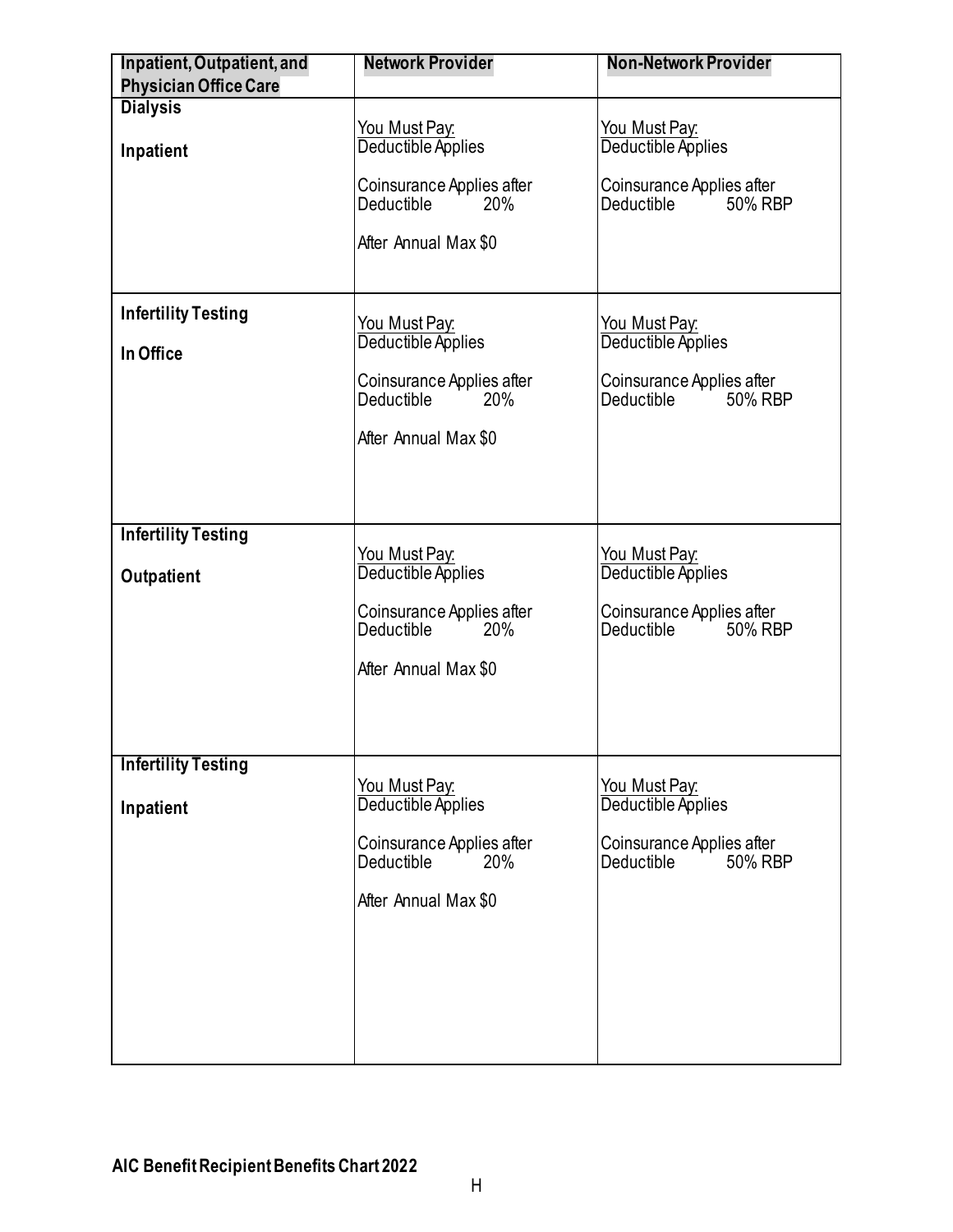<span id="page-11-1"></span><span id="page-11-0"></span>

| Inpatient, Outpatient, and<br><b>Physician Office Care</b> | <b>Network Provider</b>             | <b>Non-Network Provider</b> |
|------------------------------------------------------------|-------------------------------------|-----------------------------|
| <b>Infertility Treatment</b>                               |                                     |                             |
|                                                            | <u>You Must Pay:</u>                | <u>You Must Pay:</u>        |
| In Office                                                  | Deductible Applies                  | Deductible Applies          |
|                                                            |                                     |                             |
|                                                            | Coinsurance Applies after           | Coinsurance Applies after   |
|                                                            | Deductible<br>20%                   | 50% RBP<br>Deductible       |
|                                                            |                                     |                             |
|                                                            | After Annual Max \$0                |                             |
|                                                            |                                     |                             |
|                                                            |                                     |                             |
|                                                            |                                     |                             |
|                                                            |                                     |                             |
| <b>Infertility Treatment</b>                               |                                     |                             |
|                                                            |                                     | <u>You Must Pay:</u>        |
| Outpatient                                                 | You Must Pay:<br>Deductible Applies | Deductible Applies          |
|                                                            |                                     |                             |
|                                                            | Coinsurance Applies after           | Coinsurance Applies after   |
|                                                            | Deductible in<br>20%                | Deductible in<br>50% RBP    |
|                                                            |                                     |                             |
|                                                            | After Annual Max \$0                |                             |
|                                                            |                                     |                             |
|                                                            |                                     |                             |
|                                                            |                                     |                             |
| <b>Infertility Treatment</b>                               |                                     |                             |
|                                                            | You Must Pay:                       | <u>You Must Pay:</u>        |
| Inpatient                                                  | Deductible Applies                  | Deductible Applies          |
|                                                            |                                     |                             |
|                                                            | Coinsurance Applies after           | Coinsurance Applies after   |
|                                                            | Deductible in<br>20%                | Deductible in<br>50% RBP    |
|                                                            |                                     |                             |
|                                                            | After Annual Max \$0                |                             |
|                                                            |                                     |                             |
|                                                            |                                     |                             |
|                                                            |                                     |                             |
|                                                            |                                     |                             |
|                                                            |                                     |                             |
| Injections (Medical)                                       |                                     |                             |
|                                                            | <u> You Must Pay:</u>               | <u>You Must Pay:</u>        |
| In Office                                                  | Deductible Applies                  | Deductible Applies          |
|                                                            |                                     |                             |
| Not including routine                                      | Coinsurance Applies after           | Coinsurance Applies after   |
| <b>Immunizations</b>                                       | <b>Deductible</b><br>20%            | Deductible<br>50% RBP       |
|                                                            | After Annual Max \$0                |                             |
|                                                            |                                     |                             |
|                                                            |                                     |                             |
|                                                            |                                     |                             |
|                                                            |                                     |                             |
|                                                            |                                     |                             |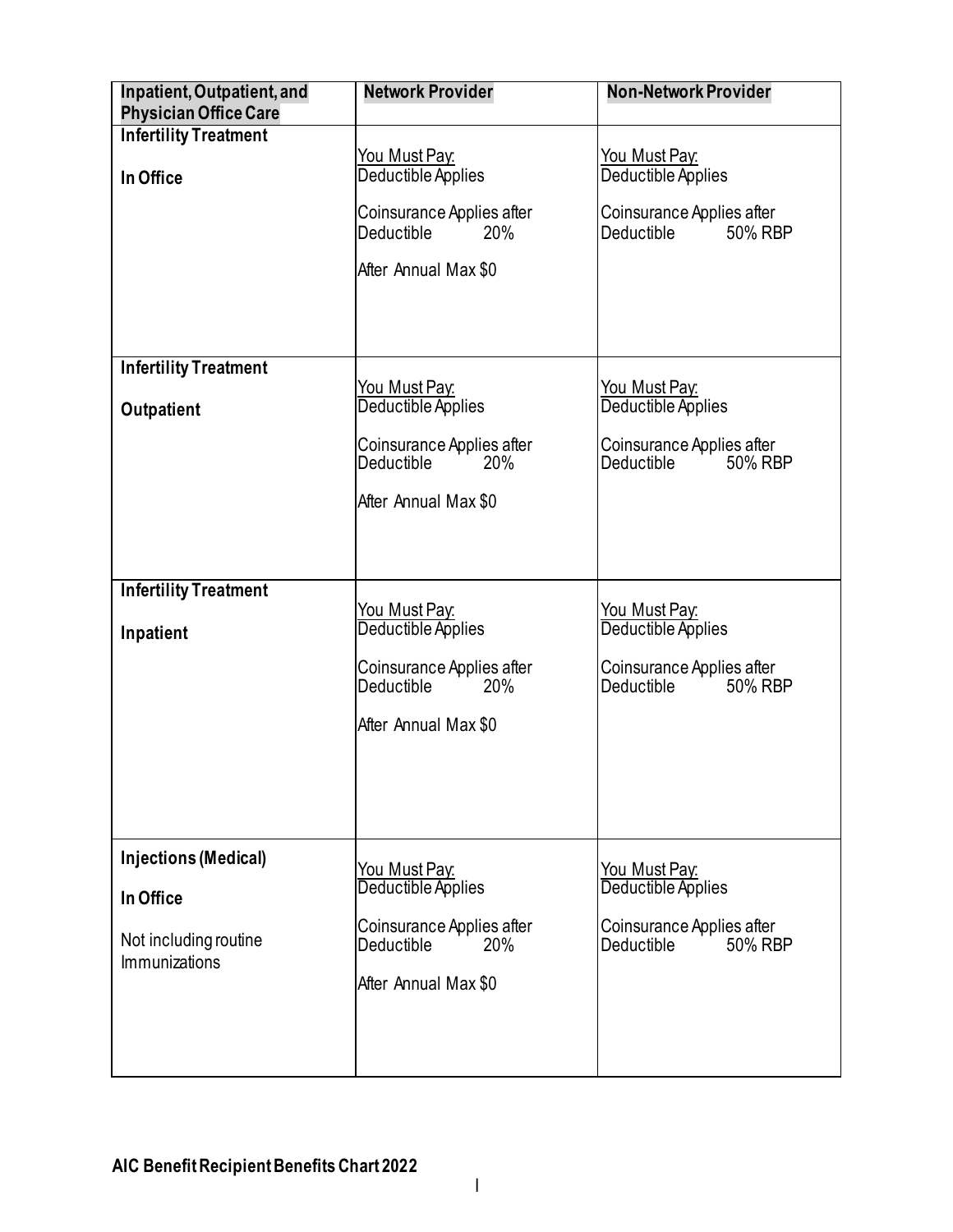<span id="page-12-2"></span><span id="page-12-1"></span><span id="page-12-0"></span>

| Inpatient, Outpatient, and<br><b>Physician Office Care</b> | <b>Network Provider</b>   | <b>Non-Network Provider</b>         |
|------------------------------------------------------------|---------------------------|-------------------------------------|
| <b>Injections (Medical)</b>                                |                           |                                     |
| <b>Outpatient</b>                                          | <u>You Must Pay:</u>      | You Must Pay:                       |
|                                                            | Deductible Applies        | Deductible Applies                  |
| Not including routine                                      |                           |                                     |
| <b>Immunizations</b>                                       | Coinsurance Applies after | Coinsurance Applies after           |
|                                                            | Deductible<br>20%         | Deductible<br>50% RBP               |
|                                                            | After Annual Max \$0      |                                     |
|                                                            |                           |                                     |
|                                                            |                           |                                     |
|                                                            |                           |                                     |
| <b>Injections (Medical)</b>                                |                           |                                     |
| Inpatient                                                  | <u>You Must Pay:</u>      | You Must Pay:                       |
|                                                            | Deductible Applies        | Deductible Applies                  |
| Not including routine                                      | Coinsurance Applies after | Coinsurance Applies after           |
| <b>Immunizations</b>                                       | 20%<br>Deductible         | 50% RBP<br>Deductible               |
|                                                            |                           |                                     |
|                                                            | After Annual Max \$0      |                                     |
|                                                            |                           |                                     |
|                                                            |                           |                                     |
|                                                            |                           |                                     |
|                                                            |                           |                                     |
| <b>Inpatient Hospital Admission</b>                        | <u>You Must Pay:</u>      |                                     |
|                                                            | Deductible Applies        | You Must Pay:<br>Deductible Applies |
|                                                            |                           |                                     |
|                                                            | Coinsurance Applies after | Coinsurance Applies after           |
|                                                            | Deductible<br>20%         | <b>Deductible</b><br>50% RBP        |
|                                                            | After Annual Max \$0      |                                     |
|                                                            |                           |                                     |
|                                                            |                           |                                     |
|                                                            |                           |                                     |
|                                                            |                           |                                     |
| Inpatient Hospital                                         | You Must Pay:             | <u>You Must Pay:</u>                |
|                                                            | Deductible Applies        | Deductible Applies                  |
| Physician                                                  |                           |                                     |
|                                                            | Coinsurance Applies after | Coinsurance Applies after           |
|                                                            | Deductible<br>20%         | Deductible<br>50% RBP               |
|                                                            | After Annual Max \$0      |                                     |
|                                                            |                           |                                     |
|                                                            |                           |                                     |
|                                                            |                           |                                     |
|                                                            |                           |                                     |
|                                                            |                           |                                     |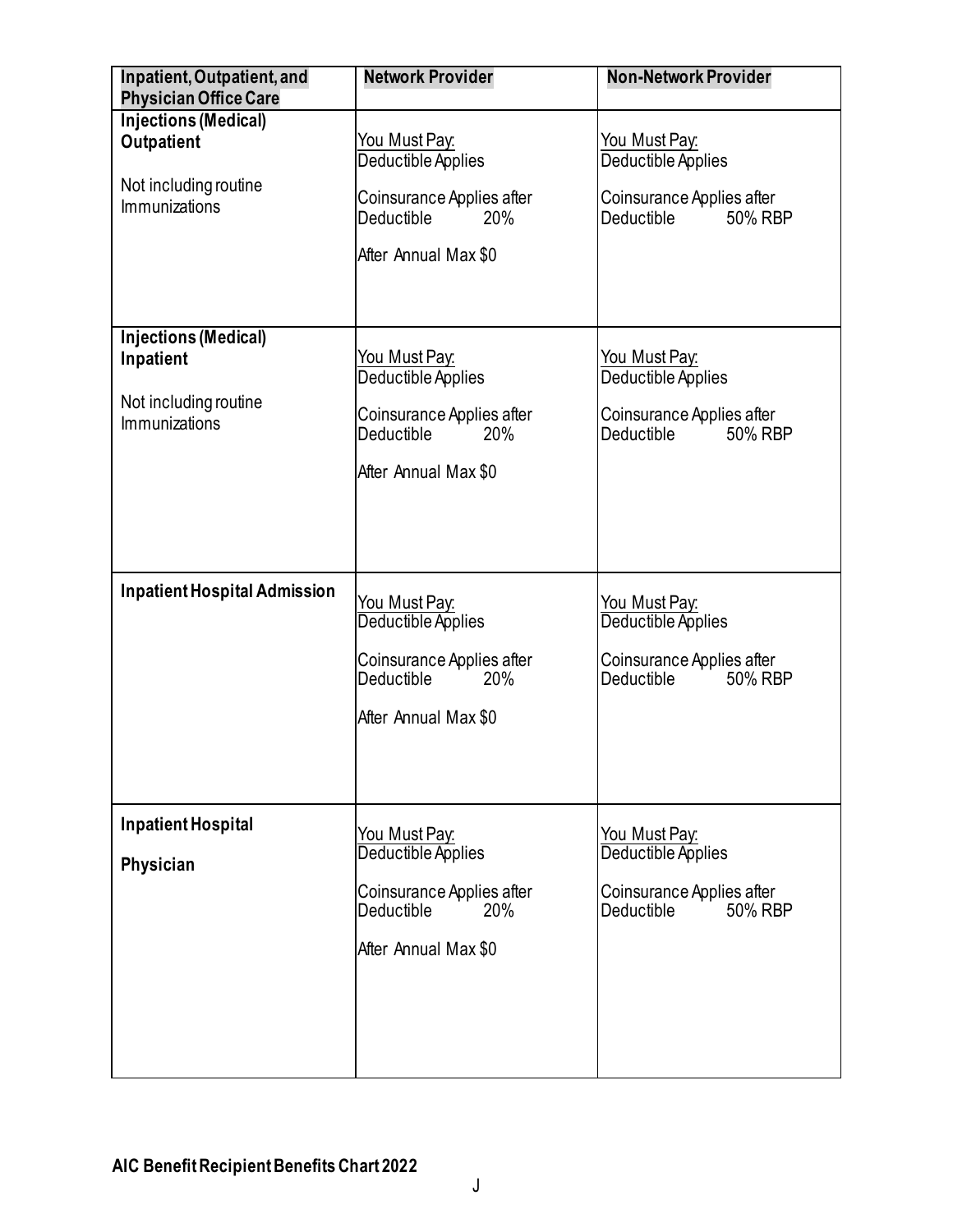<span id="page-13-2"></span><span id="page-13-1"></span><span id="page-13-0"></span>

| Inpatient, Outpatient, and<br><b>Physician Office Care</b> | <b>Network Provider</b>                                                                                              | <b>Non-Network Provider</b>                                                                             |
|------------------------------------------------------------|----------------------------------------------------------------------------------------------------------------------|---------------------------------------------------------------------------------------------------------|
| Laboratory/X-Ray/Diagnostic<br>In Office                   | You Must Pay:<br>Deductible Applies<br>Coinsurance Applies after<br>Deductible<br>20%<br>After Annual Max \$0        | <u>You Must Pay:</u><br>Deductible Applies<br>Coinsurance Applies after<br>Deductible in<br>50% RBP     |
| Laboratory/X-Ray/Diagnostic<br>Outpatient                  | <u>You Must Pay:</u><br>Deductible Applies<br>Coinsurance Applies after<br>Deductible<br>20%<br>After Annual Max \$0 | You Must Pay.<br>Deductible Applies<br>Coinsurance Applies after<br>Deductible in<br>50% RBP            |
| Laboratory/X-Ray/Diagnostic<br>Inpatient                   | You Must Pay:<br>Deductible Applies<br>Coinsurance Applies after<br>Deductible<br>20%<br>After Annual Max \$0        | <u>You Must Pay:</u><br>Deductible Applies<br>Coinsurance Applies after<br><b>Deductible</b><br>50% RBP |
| <b>Mammography</b><br>(Medical Diagnosis)<br>In Office     | You Must Pay:<br>Deductible Applies<br>Coinsurance Applies after<br>20%<br>Deductible<br>After Annual Max \$0        | You Must Pay:<br>Deductible Applies<br>Coinsurance Applies after<br>50% RBP<br><b>Deductible</b>        |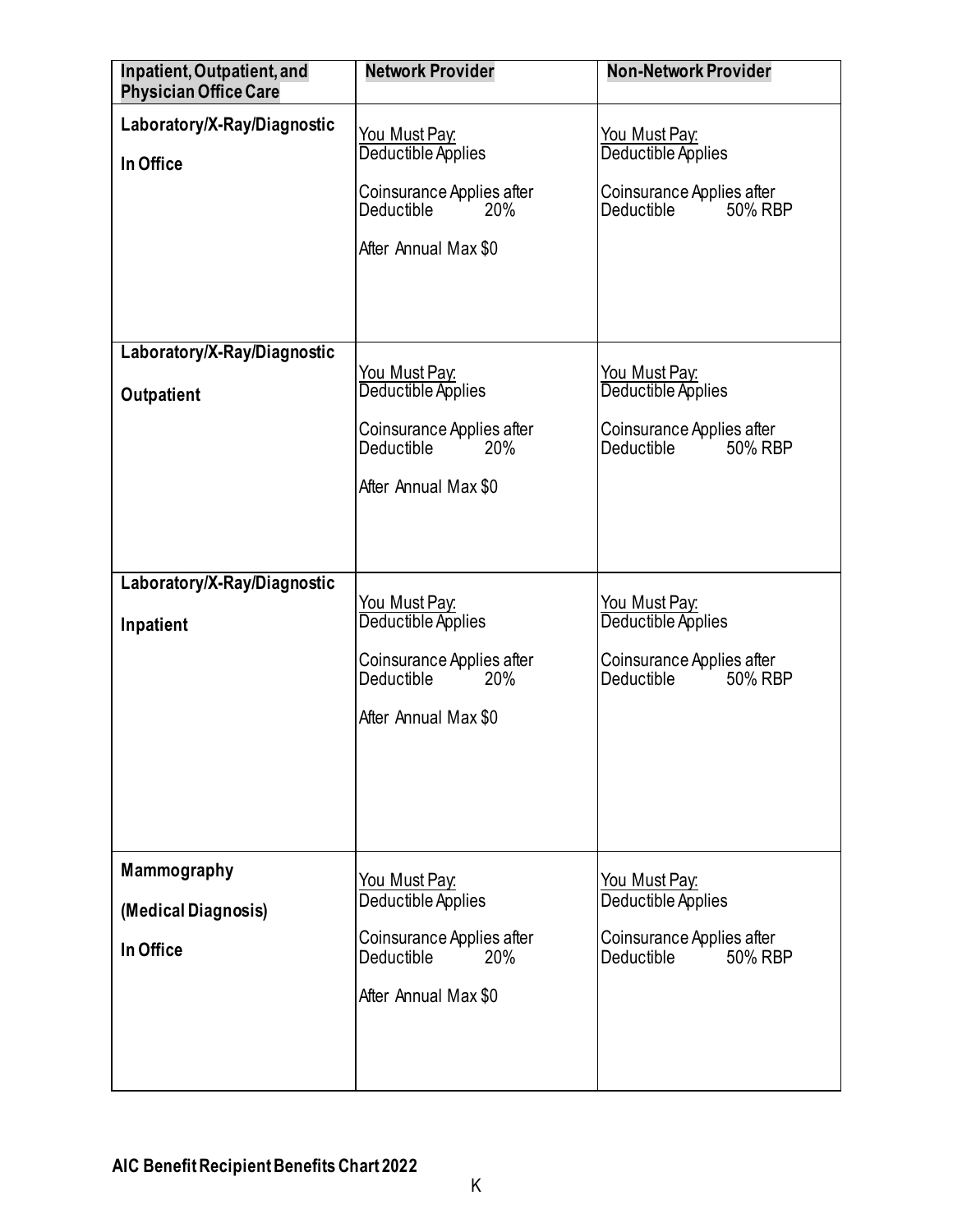<span id="page-14-0"></span>

| Inpatient, Outpatient, and                | <b>Network Provider</b>                        | <b>Non-Network Provider</b>                                     |
|-------------------------------------------|------------------------------------------------|-----------------------------------------------------------------|
| <b>Physician Office Care</b>              |                                                |                                                                 |
| Mammography                               |                                                |                                                                 |
| (Medical Diagnosis)                       | You Must Pay:<br>Deductible Applies            | You Must Pay:<br>Deductible Applies                             |
| Outpatient                                | Coinsurance Applies after<br>Deductible<br>20% | Coinsurance Applies after<br>Deductible in<br>50% RBP           |
|                                           | After Annual Max \$0                           |                                                                 |
|                                           |                                                |                                                                 |
|                                           |                                                |                                                                 |
| <b>Mammography</b><br>(Medical Diagnosis) | <u>You Must Pay:</u><br>Deductible Applies     | You Must Pay:<br>Deductible Applies                             |
|                                           |                                                |                                                                 |
| Inpatient                                 | Coinsurance Applies after<br>Deductible<br>20% | Coinsurance Applies after<br>Deductible <sup>1</sup><br>50% RBP |
|                                           | After Annual Max \$0                           |                                                                 |
|                                           |                                                |                                                                 |
|                                           |                                                |                                                                 |
|                                           |                                                |                                                                 |
| <b>Maternity</b>                          | <u>You Must Pay:</u><br>Deductible Applies     | You Must Pay:<br>Deductible Applies                             |
|                                           | Coinsurance Applies after<br>Deductible<br>20% | Coinsurance Applies after<br>50% RBP<br>Deductible              |
|                                           | After Annual Max \$0                           |                                                                 |
|                                           |                                                |                                                                 |
|                                           |                                                |                                                                 |
|                                           |                                                |                                                                 |
|                                           |                                                |                                                                 |
|                                           |                                                |                                                                 |
|                                           |                                                |                                                                 |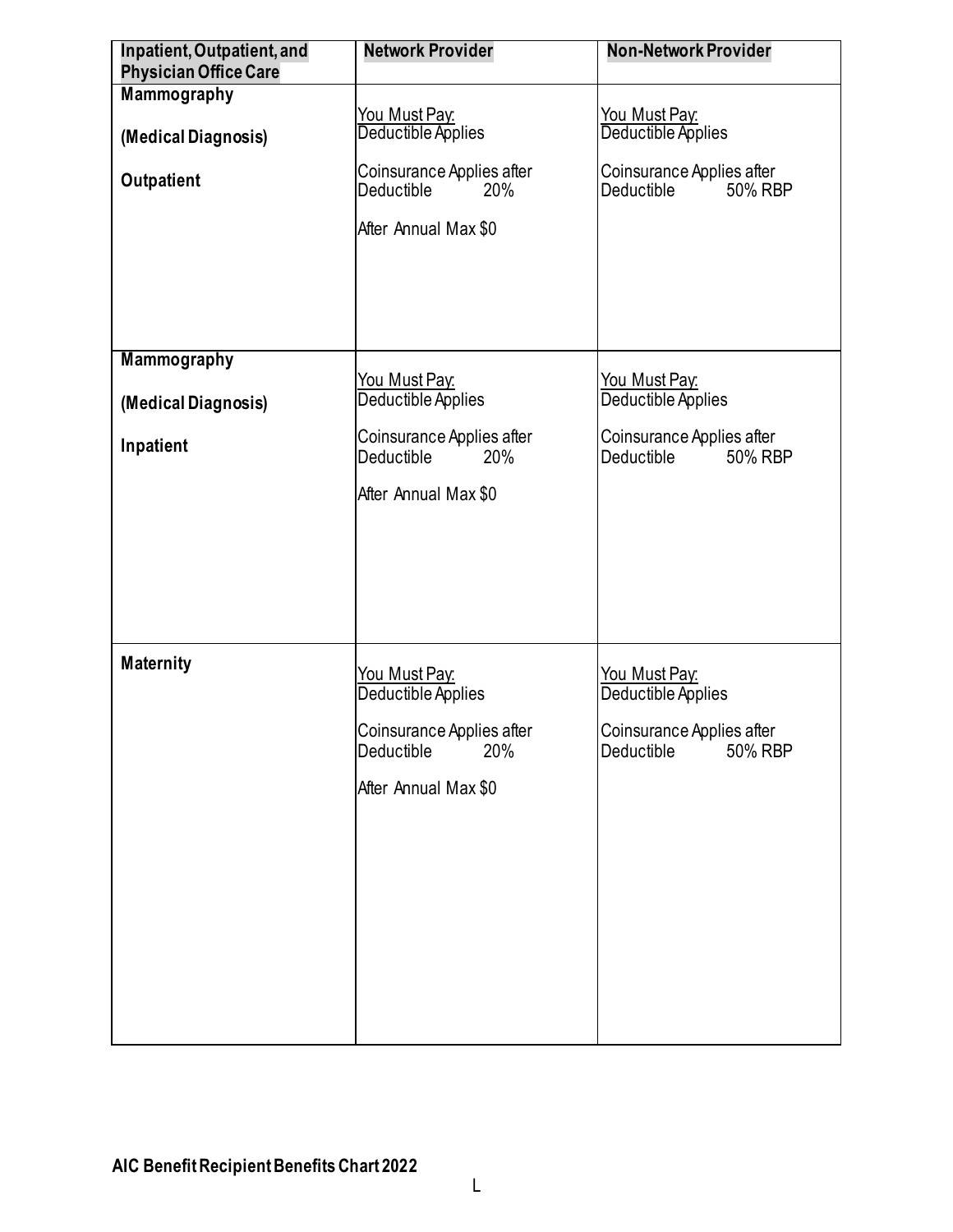<span id="page-15-0"></span>

| Inpatient, Outpatient, and<br><b>Physician Office Care</b>                                                                                                                                                                                                                                                                                                                                                                                                                                                                                                                               | <b>Network Provider</b>                                                                                              | <b>Non-Network Provider</b>                                                                      |
|------------------------------------------------------------------------------------------------------------------------------------------------------------------------------------------------------------------------------------------------------------------------------------------------------------------------------------------------------------------------------------------------------------------------------------------------------------------------------------------------------------------------------------------------------------------------------------------|----------------------------------------------------------------------------------------------------------------------|--------------------------------------------------------------------------------------------------|
| <b>Autism Spectrum Disorder</b><br>20 visits each service, each<br>year, Physical Rehabilitation<br>Services, Speech & Language<br>and/or Occupational Therapy<br><b>Mental/Behavioral health</b><br><b>Outpatient Services performed</b><br>by a licensed Psychologist,<br>Psychiatrist, or Physician to<br>provide consultation,<br>assessment, development and<br>oversight of treatment plans<br>20 hours per week Clinical<br>Therapeutic Intervention,<br>therapies supported by<br>empirical evidence, which<br>includes and not limited to<br><b>Applied Behavioral Analysis</b> | You Must Pay:<br>Deductible Applies<br>Coinsurance Applies after<br><b>Deductible</b><br>20%<br>After Annual Max \$0 | You Must Pay:<br>Deductible Applies<br>Coinsurance Applies after<br>Deductible<br>50% RBP        |
| <b>Occupational Therapy</b><br>In Office<br>Illness or Injury Related                                                                                                                                                                                                                                                                                                                                                                                                                                                                                                                    | <u>You Must Pay:</u><br>Deductible Applies<br>Coinsurance Applies after<br>Deductible<br>20%<br>After Annual Max \$0 | <u>You Must Pay:</u><br>Deductible Applies<br>Coinsurance Applies after<br>Deductible<br>50% RBP |
| <b>Occupational Therapy</b><br>Outpatient<br>Illness or Injury Related                                                                                                                                                                                                                                                                                                                                                                                                                                                                                                                   | You Must Pay:<br>Deductible Applies<br>Coinsurance Applies after<br>Deductible<br><b>20%</b><br>After Annual Max \$0 | You Must Pay:<br>Deductible Applies<br>Coinsurance Applies after<br><b>Deductible</b><br>50% RBP |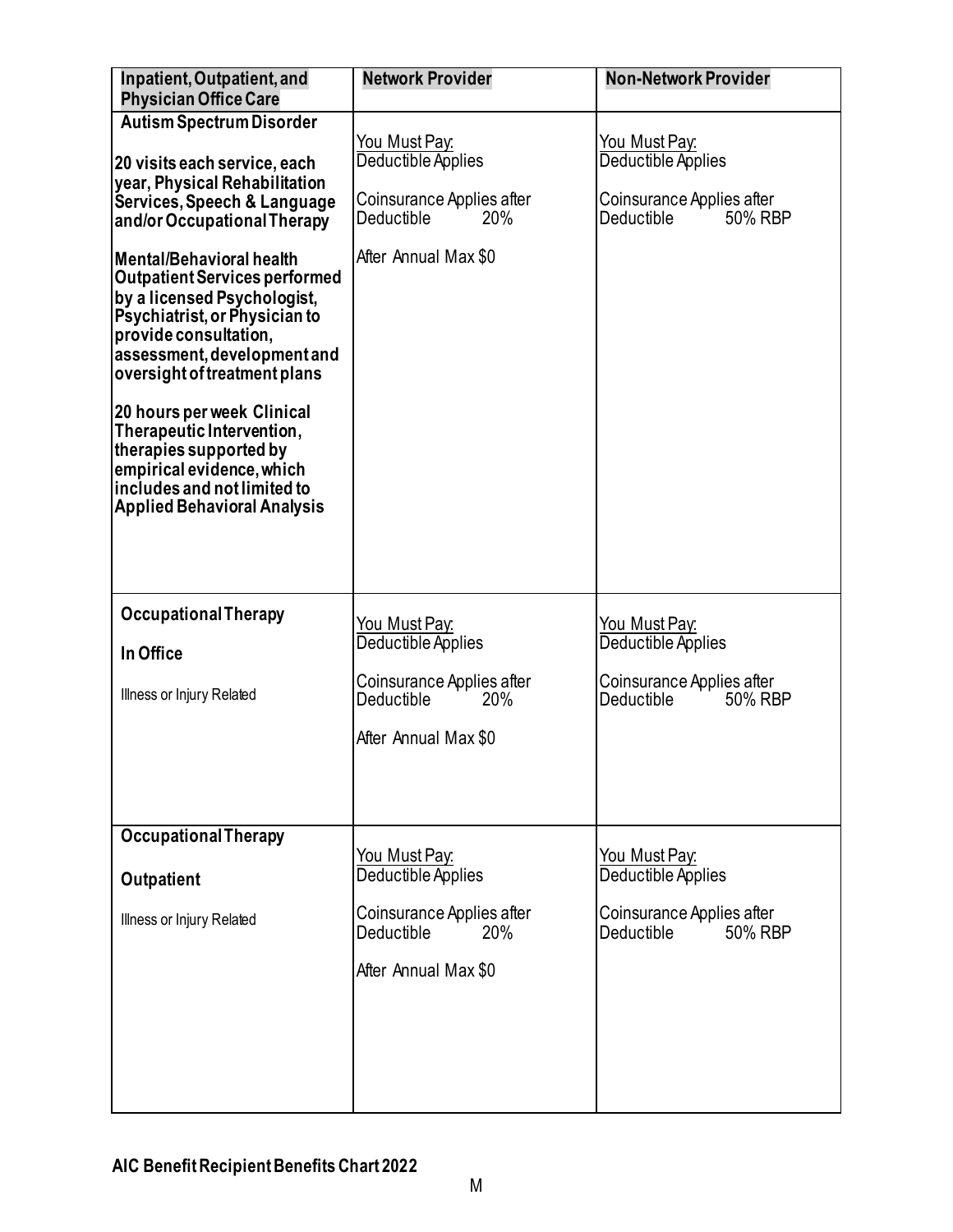<span id="page-16-1"></span><span id="page-16-0"></span>

| <b>Occupational Therapy</b>                                                                                                                                                       |                                                                                                                                                   |                                                                                                  |
|-----------------------------------------------------------------------------------------------------------------------------------------------------------------------------------|---------------------------------------------------------------------------------------------------------------------------------------------------|--------------------------------------------------------------------------------------------------|
| Inpatient<br>Illness or Injury Related                                                                                                                                            | <u>You Must Pay:</u><br>Deductible Applies<br>Coinsurance Applies after<br>20%<br><b>Deductible</b><br>After Annual Max \$0                       | You Must Pay:<br>Deductible Applies<br>Coinsurance Applies after<br>50% RBP<br>Deductible in     |
| <b>Office Visit</b><br><b>Illness</b><br>Copayment applies to the first<br>two Network Primary Care<br>Physician<br>visits,<br>then<br><b>Coinsurance and Deductible</b><br>apply | <u>You Must Pay:</u><br>Copayment Applies<br>Deductible Applies<br>Coinsurance Applies after<br>$\sim 20\%$<br>Deductible<br>After Annual Max \$0 | You Must Pay:<br>Deductible Applies<br>Coinsurance Applies after<br>Deductible 50% RBP           |
| <b>Telehealth</b><br><b>Based on services rendered</b>                                                                                                                            | <u>You Must Pay:</u><br>Copayment Applies<br>After Annual Max \$0                                                                                 | <u>You Must Pay:</u><br>Deductible Applies<br>Coinsurance Applies after<br>Deductible<br>50% RBP |
|                                                                                                                                                                                   |                                                                                                                                                   |                                                                                                  |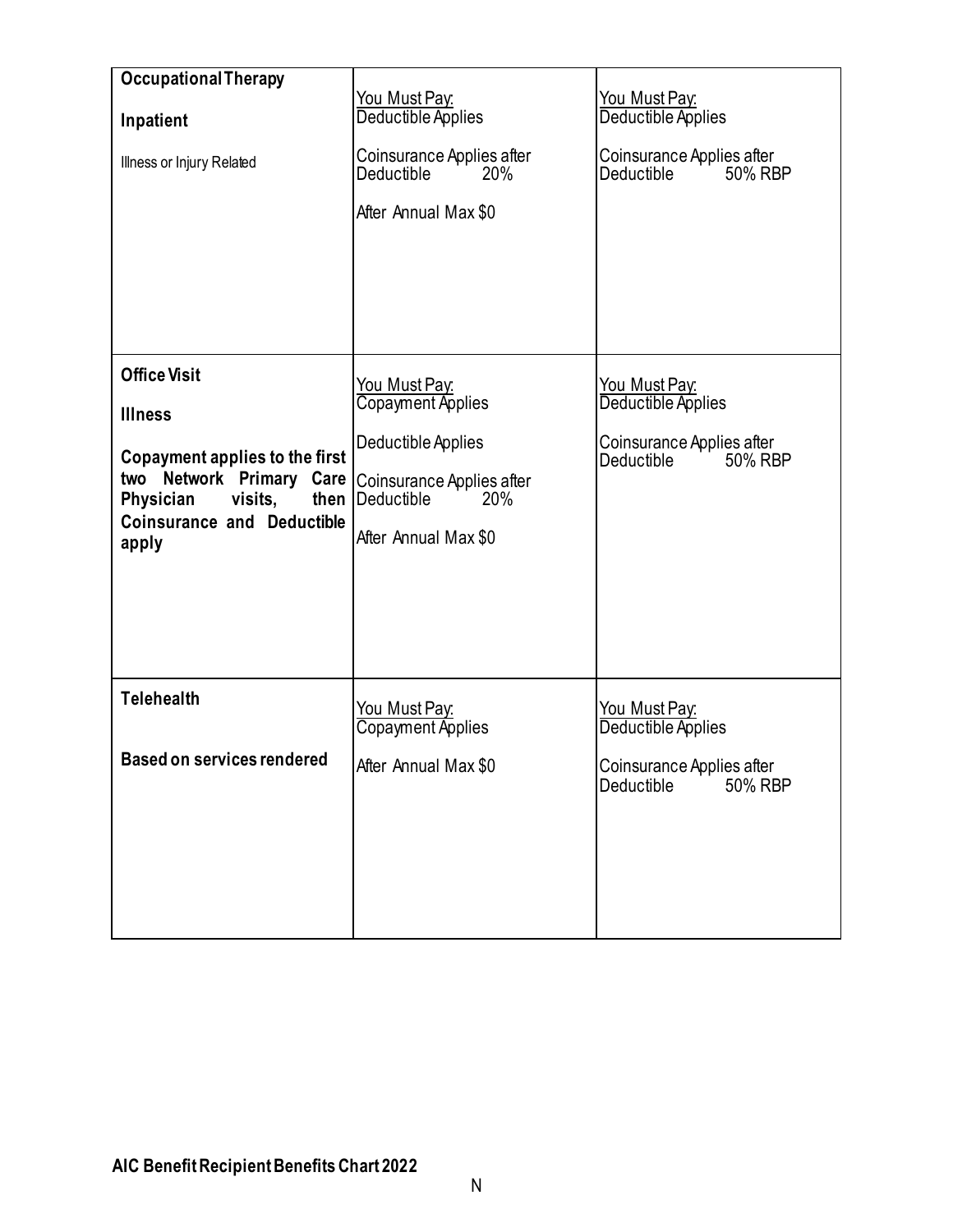<span id="page-17-1"></span><span id="page-17-0"></span>

| Inpatient, Outpatient, and                                                                                                         | <b>Network Provider</b>                                                                                       | <b>Non-Network Provider</b>                                                                        |
|------------------------------------------------------------------------------------------------------------------------------------|---------------------------------------------------------------------------------------------------------------|----------------------------------------------------------------------------------------------------|
| <b>Physician Office Care</b><br><b>Office Visit</b>                                                                                |                                                                                                               |                                                                                                    |
| Injury                                                                                                                             | You Must Pay:<br>Copayment Applies                                                                            | <u>You Must Pay:</u><br>Deductible Applies                                                         |
| Copayment applies to the first<br>two Network Primary Care<br>Physician visits, then<br><b>Coinsurance and Deductible</b><br>apply | Deductible Applies<br>Coinsurance Applies after<br>Deductible<br>20%<br>After Annual Max \$0                  | Coinsurance Applies after<br>Deductible<br>50% RBP                                                 |
| <b>Organ Donor Coverage</b><br><b>Coordinate with Donor's</b><br>coverage unless donor<br>expenses covered in global<br>fee        | You Must Pay:<br>Deductible Applies<br>Coinsurance Applies after<br>Deductible<br>20%<br>After Annual Max \$0 | <u> You Must Pay:</u><br>Deductible Applies<br>Coinsurance Applies after<br>Deductible<br>50% RBP  |
| <b>Organ Transplant Coverage</b>                                                                                                   | You Must Pay.<br>Deductible Applies<br>Coinsurance Applies after<br>Deductible<br>20%<br>After Annual Max \$0 | <u>You Must Pay:</u><br>Deductible Applies<br>Coinsurance Applies after<br>Deductible i<br>50% RBP |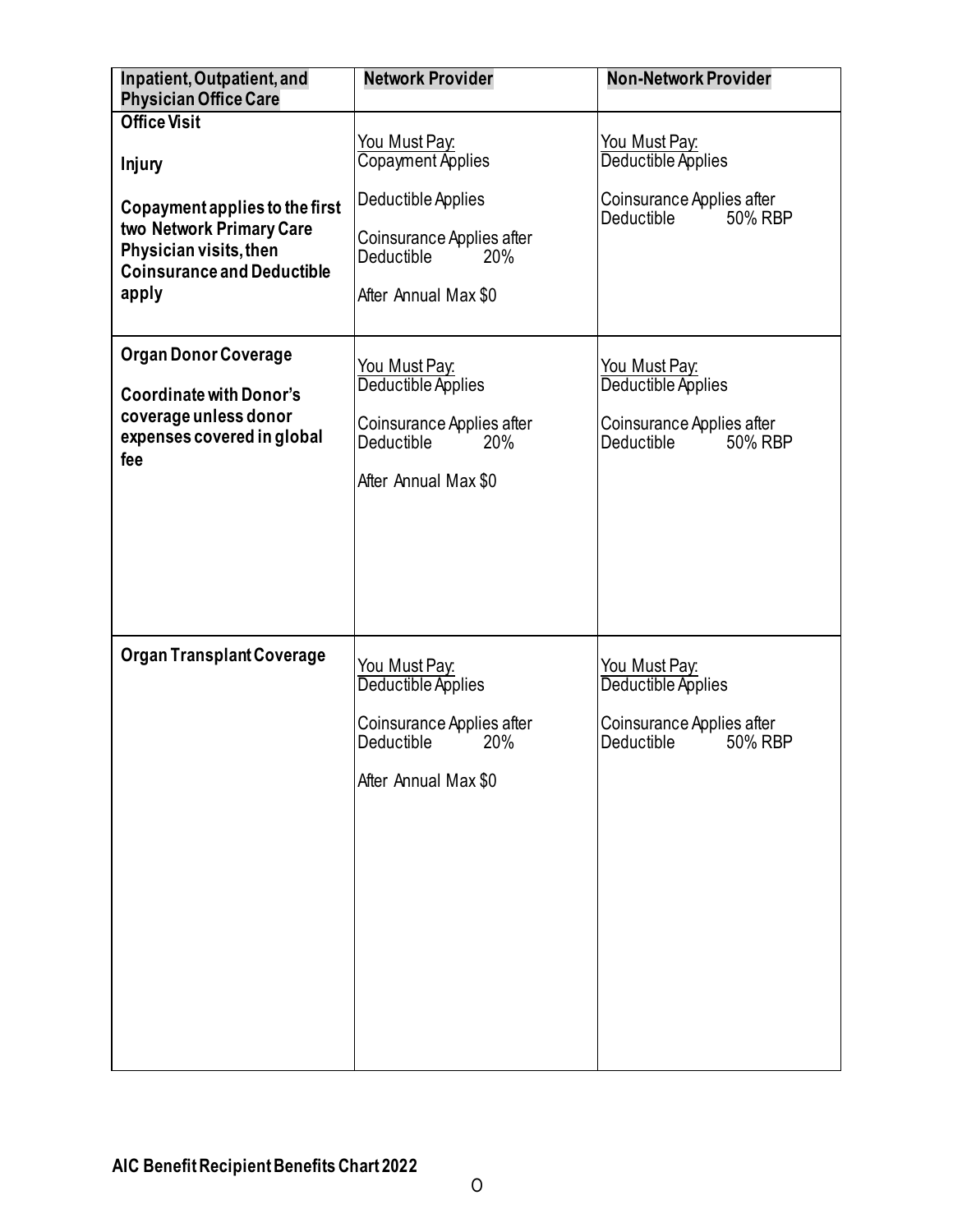<span id="page-18-0"></span>

| Inpatient, Outpatient, and<br><b>Physician Office Care</b>                                  | <b>Network Provider</b>                                                                                                     | <b>Non-Network Provider</b>                                                                      |
|---------------------------------------------------------------------------------------------|-----------------------------------------------------------------------------------------------------------------------------|--------------------------------------------------------------------------------------------------|
| <b>Physical</b><br><b>Therapy/Rehabilitation</b><br>In Office<br>Illness or Injury Related  | You Must Pay:<br>Deductible Applies<br>Coinsurance Applies after<br>Deductible<br>20%<br>After Annual Max \$0               | <u>You Must Pay:</u><br>Deductible Applies<br>Coinsurance Applies after<br>Deductible<br>50% RBP |
| Physical<br><b>Therapy/Rehabilitation</b><br><b>Outpatient</b><br>Illness or Injury Related | <u>You Must Pay:</u><br>Deductible Applies<br>Coinsurance Applies after<br><b>Deductible</b><br>20%<br>After Annual Max \$0 | <u>You Must Pay:</u><br>Deductible Applies<br>Coinsurance Applies after<br>Deductible<br>50% RBP |
| <b>Physical</b><br>Therapy/Rehabilitation<br>Inpatient<br>Illness or Injury Related         | You Must Pay:<br>Deductible Applies<br>Coinsurance Applies after<br>Deductible<br>20%<br>After Annual Max \$0               | You Must Pay:<br>Deductible Applies<br>Coinsurance Applies after<br>Deductible<br>50% RBP        |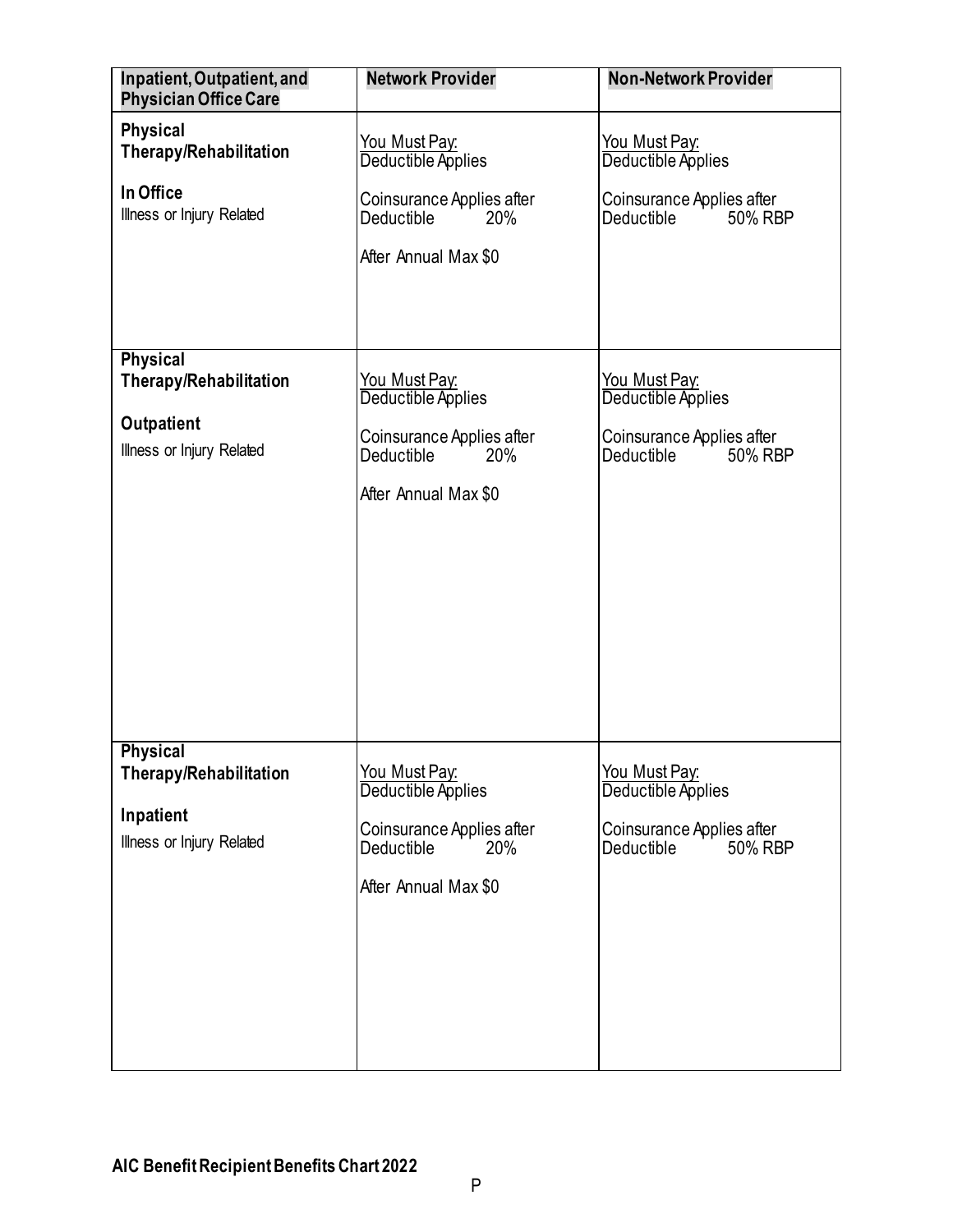<span id="page-19-2"></span><span id="page-19-1"></span><span id="page-19-0"></span>

| <b>Pre-Admission Testing</b>                               | You Must Pay:<br>Deductible Applies<br>Coinsurance Applies after<br><b>Deductible</b><br>20%<br>After Annual Max \$0 | You Must Pay:<br>Deductible Applies<br>Coinsurance Applies after<br>Deductible<br>50% RBP |
|------------------------------------------------------------|----------------------------------------------------------------------------------------------------------------------|-------------------------------------------------------------------------------------------|
| <b>Prescription Drugs</b><br><b>Administered in Office</b> | You Must Pay:<br>Deductible Applies<br>Coinsurance Applies after<br>Deductible<br>20%<br>After Annual Max \$0        | You Must Pay:<br>Deductible Applies<br>Coinsurance Applies after<br>50% RBP<br>Deductible |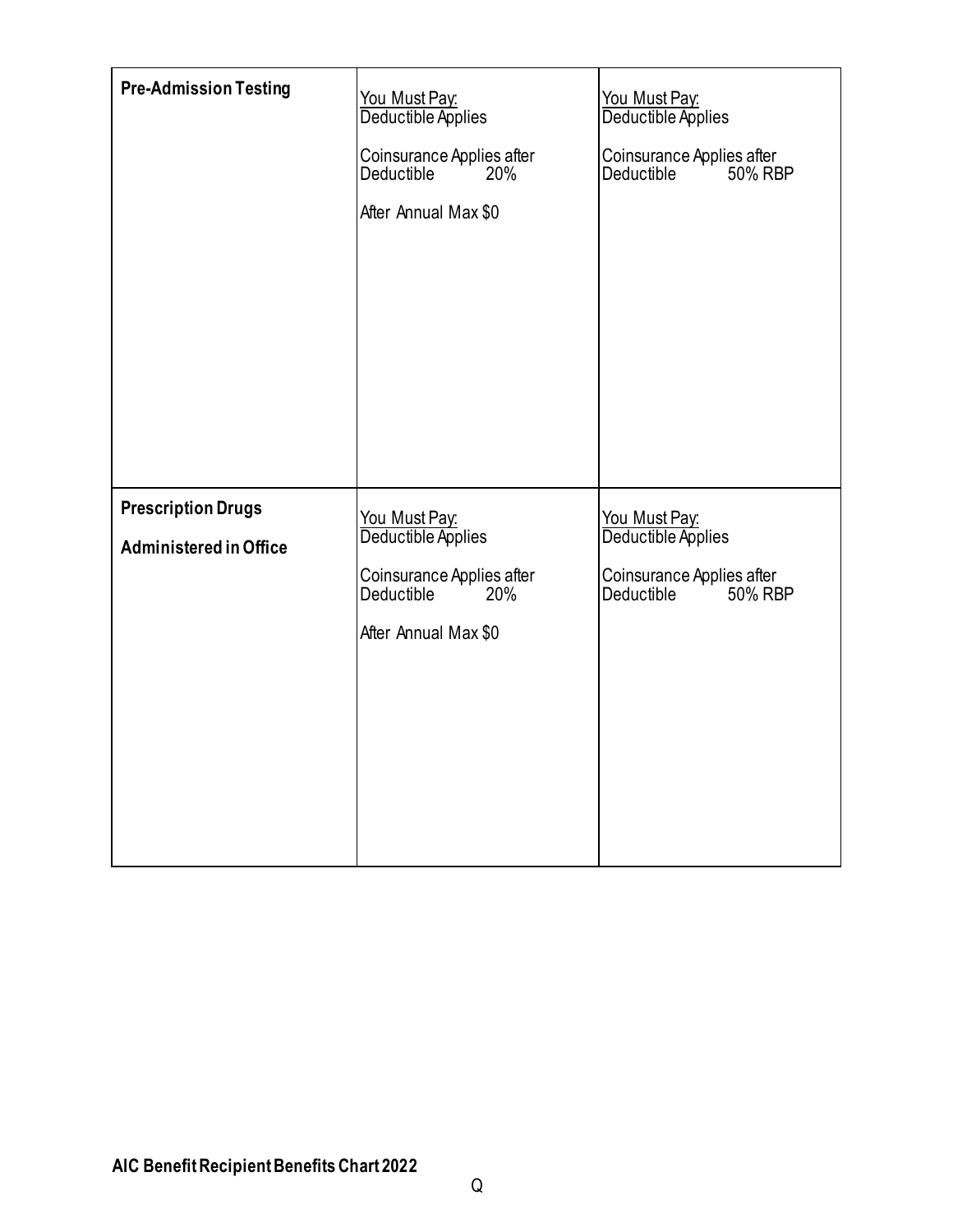<span id="page-20-0"></span>

| Inpatient, Outpatient, and<br><b>Physician Office Care</b> | <b>Network Provider</b>                                                                                              | <b>Non-Network Provider</b>                                                                      |
|------------------------------------------------------------|----------------------------------------------------------------------------------------------------------------------|--------------------------------------------------------------------------------------------------|
| <b>Respiratory Therapy</b><br>In Office                    | <b>You Must Pay:</b><br>Deductible Applies<br>Coinsurance Applies after<br>Deductible<br>20%<br>After Annual Max \$0 | <u>You Must Pay:</u><br>Deductible Applies<br>Coinsurance Applies after<br>Deductible<br>50% RBP |
| <b>Respiratory Therapy</b><br>Outpatient                   | You Must Pay:<br>Deductible Applies<br>Coinsurance Applies after<br>Deductible<br>20%<br>After Annual Max \$0        | You Must Pay:<br>Deductible Applies<br>Coinsurance Applies after<br>Deductible<br>50% RBP        |
| <b>Respiratory Therapy</b><br>Inpatient                    | You Must Pay:<br>Deductible Applies<br>Coinsurance Applies after<br>Deductible 20%<br>After Annual Max \$0           | You Must Pay:<br>Deductible Applies<br>Coinsurance Applies after<br>Deductible 50% RBP           |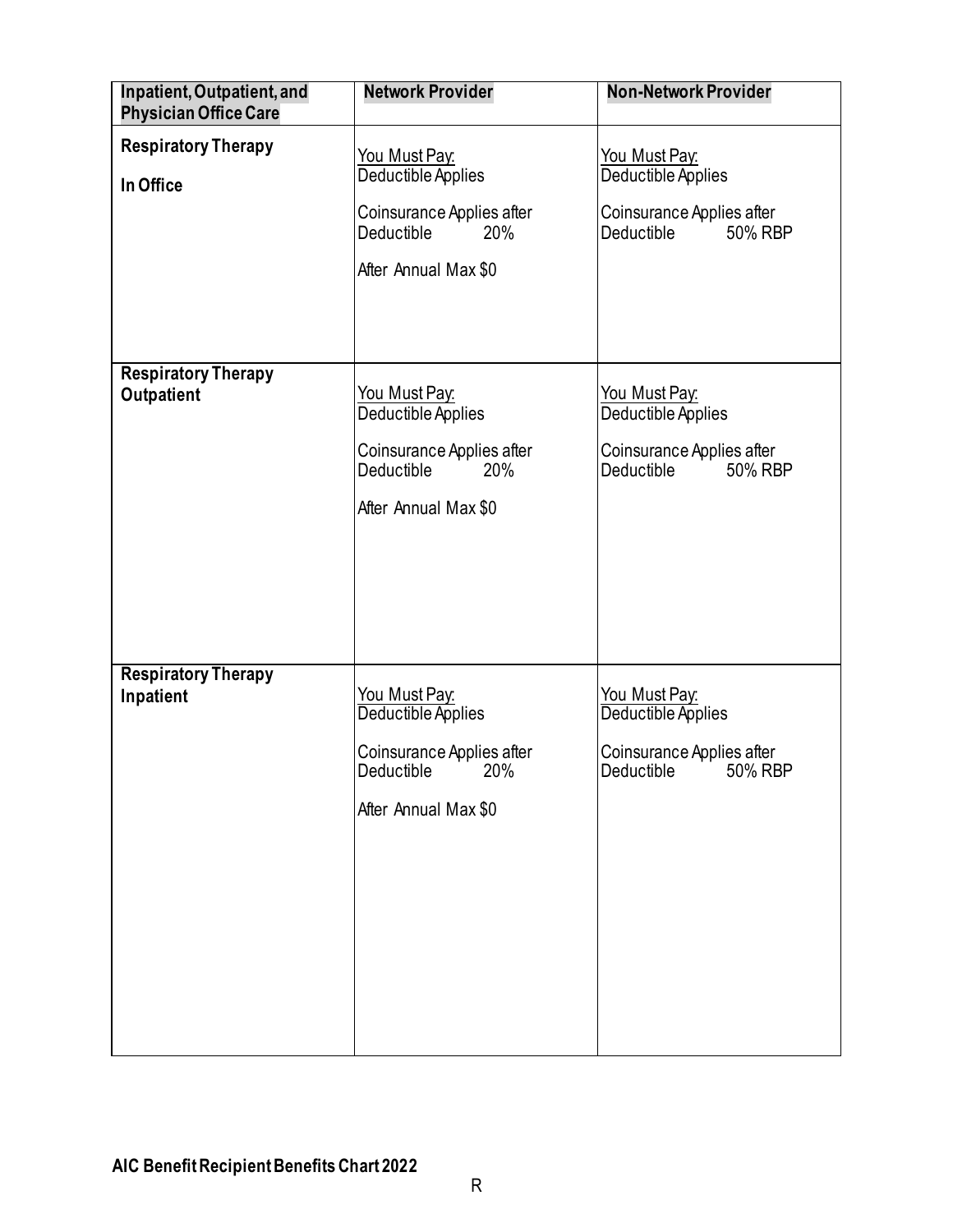<span id="page-21-0"></span>

| <b>Speech Therapy</b><br>In Office<br>Illness or Injury Related | You Must Pay:<br>Deductible Applies<br>Coinsurance Applies after<br>Deductible<br>20%<br>After Annual Max \$0 | You Must Pay:<br>Deductible Applies<br>Coinsurance Applies after<br>Deductible in<br>50% RBP |
|-----------------------------------------------------------------|---------------------------------------------------------------------------------------------------------------|----------------------------------------------------------------------------------------------|
| <b>Speech Therapy</b>                                           |                                                                                                               |                                                                                              |
| Inpatient                                                       | You Must Pay:<br>Deductible Applies                                                                           | You Must Pay:<br>Deductible Applies                                                          |
| Illness or Injury Related                                       | Coinsurance Applies after<br>Deductible<br>20%<br>After Annual Max \$0                                        | Coinsurance Applies after<br>Deductible in<br>50% RBP                                        |
| <b>Speech Therapy</b><br>Outpatient                             | You Must Pay:                                                                                                 | You Must Pay:                                                                                |
| Illness or Injury Related                                       | Deductible Applies<br>Coinsurance Applies after<br>Deductible<br>20%<br>After Annual Max \$0                  | Deductible Applies<br>Coinsurance Applies after<br>50% RBP<br>Deductible                     |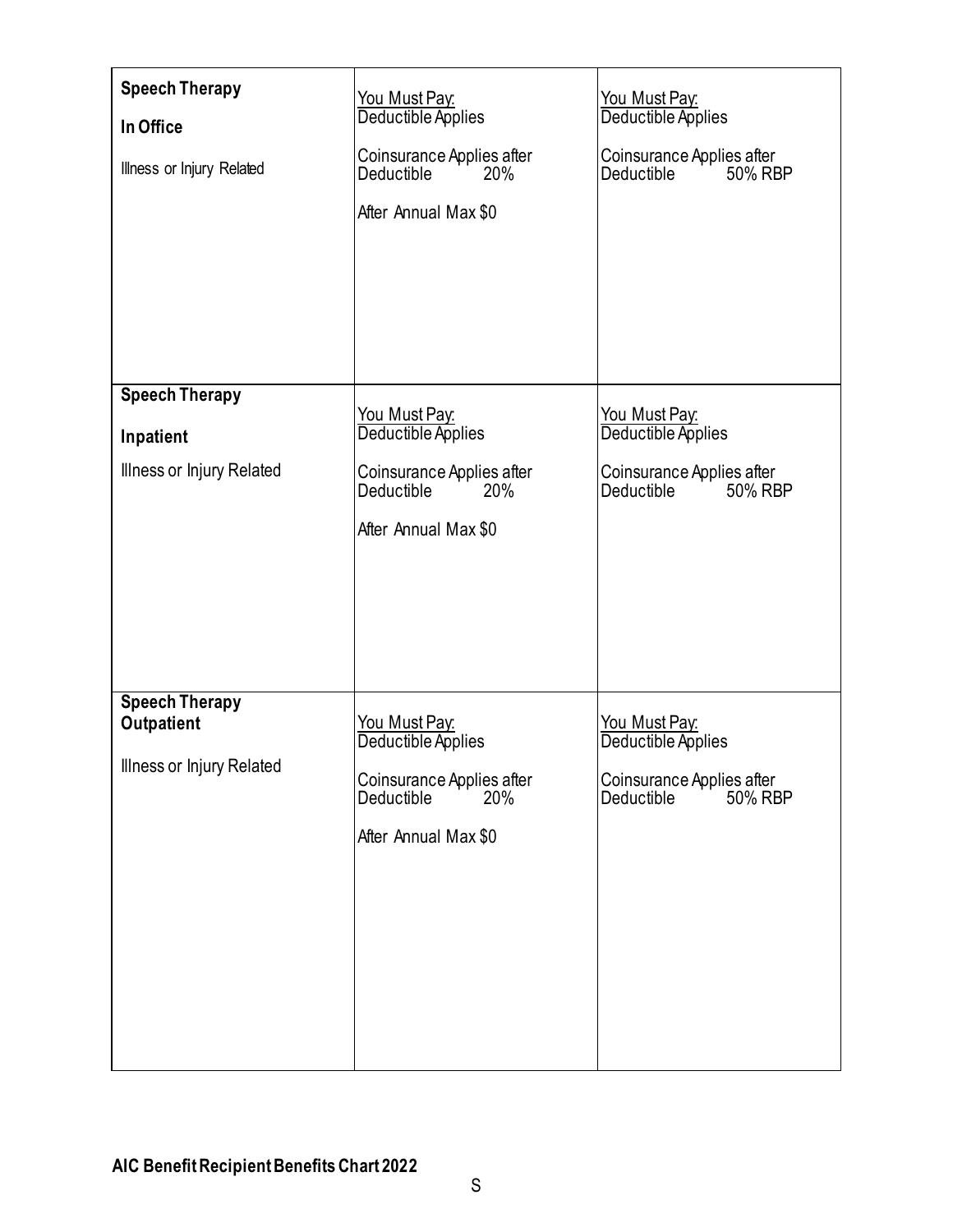<span id="page-22-0"></span>

| Inpatient, Outpatient, and<br><b>Physician Office Care</b> | <b>Network Provider</b>                                                                                              | <b>Non-Network Provider</b>                                                                      |
|------------------------------------------------------------|----------------------------------------------------------------------------------------------------------------------|--------------------------------------------------------------------------------------------------|
| <b>Surgery</b><br>In Office                                | <u>You Must Pay:</u><br>Deductible Applies<br>Coinsurance Applies after<br>Deductible<br>20%<br>After Annual Max \$0 | <u>You Must Pay:</u><br>Deductible Applies<br>Coinsurance Applies after<br>Deductible<br>50% RBP |
| <b>Surgery</b><br><b>Outpatient (Same day)</b>             | <u>You Must Pay:</u><br>Deductible Applies<br>Coinsurance Applies after<br>Deductible<br>20%<br>After Annual Max \$0 | You Must Pay:<br>Deductible Applies<br>Coinsurance Applies after<br>Deductible<br>50% RBP        |
| <b>Surgery</b><br>Inpatient                                | <u>You Must Pay:</u><br>Deductible Applies<br>Coinsurance Applies after<br>Deductible<br>20%<br>After Annual Max \$0 | You Must Pay.<br>Deductible Applies<br>Coinsurance Applies after<br>50% RBP<br><b>Deductible</b> |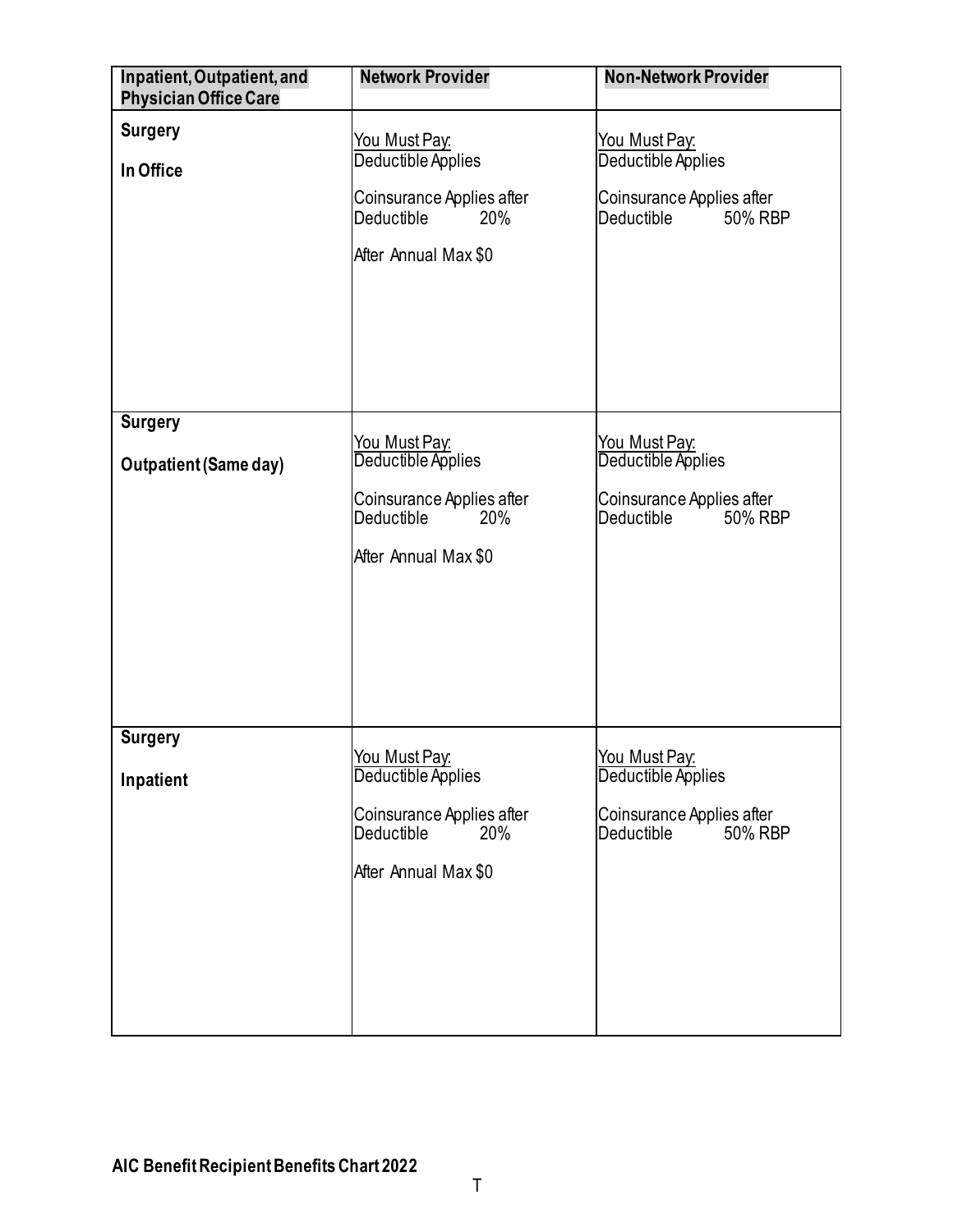<span id="page-23-2"></span><span id="page-23-1"></span><span id="page-23-0"></span>

| Inpatient, Outpatient, and<br><b>Physician Office Care</b> | <b>Network Provider</b>                                                       | <b>Non-Network Provider</b>                               |
|------------------------------------------------------------|-------------------------------------------------------------------------------|-----------------------------------------------------------|
| <b>Surgery</b>                                             |                                                                               |                                                           |
| <b>Assistant Surgeon</b>                                   | <u>You Must Pay:</u><br>Deductible Applies                                    | <u>You Must Pay:</u><br>Deductible Applies                |
| Outpatient                                                 | Coinsurance Applies after<br><b>Deductible</b><br>20%<br>After Annual Max \$0 | Coinsurance Applies after<br>Deductible<br>50% RBP        |
| <b>Surgery</b>                                             |                                                                               |                                                           |
| <b>Assistant Surgeon</b>                                   | <u>You Must Pay:</u><br>Deductible Applies                                    | <u>You Must Pay:</u><br>Deductible Applies                |
| Inpatient                                                  | Coinsurance Applies after<br>Deductible<br>20%                                | Coinsurance Applies after<br>50% RBP<br>Deductible in     |
|                                                            | After Annual Max \$0                                                          |                                                           |
|                                                            |                                                                               |                                                           |
| <b>Surgery</b>                                             |                                                                               |                                                           |
| <b>Cosmetic/Reconstructive</b>                             | <u>You Must Pay:</u><br>Deductible Applies                                    | <u>You Must Pay:</u><br>Deductible Applies                |
| Must be Illness or Injury<br>related                       | Coinsurance Applies after<br>Deductible<br>20%                                | Coinsurance Applies after<br>50% RBP<br>Deductible in     |
|                                                            | After Annual Max \$0                                                          |                                                           |
|                                                            |                                                                               |                                                           |
| <b>Surgery</b>                                             |                                                                               |                                                           |
| <b>Second Surgical Opinion</b>                             | <u>You Must Pay:</u><br>Deductible Applies                                    | You Must Pay:<br>Deductible Applies                       |
|                                                            | Coinsurance Applies after<br>Deductible<br>20%                                | Coinsurance Applies after<br><b>Deductible</b><br>50% RBP |
|                                                            | After Annual Max \$0                                                          |                                                           |
|                                                            |                                                                               |                                                           |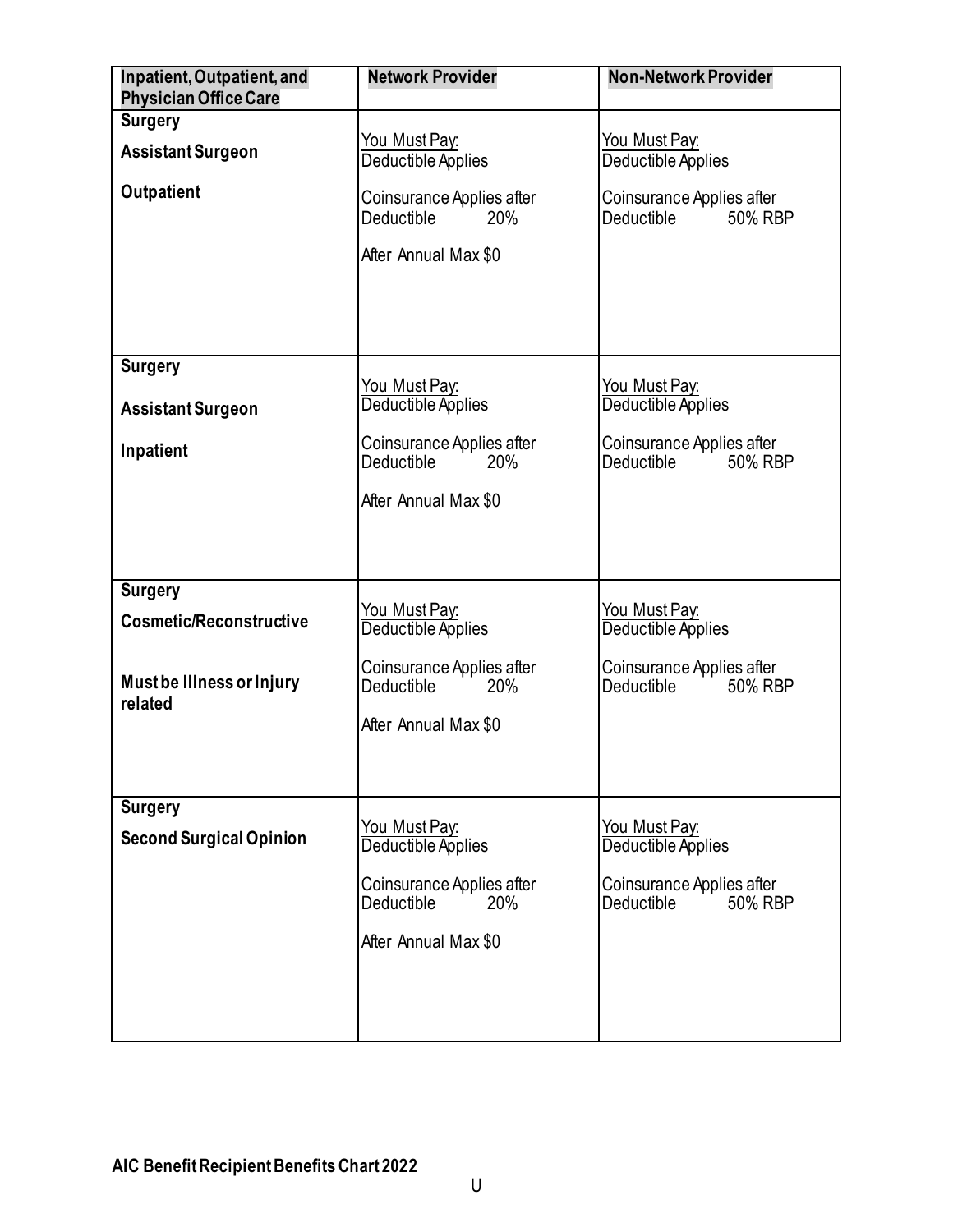<span id="page-24-0"></span>

| <b>Network Provider</b>                   | <b>Non-Network Provider</b>            |
|-------------------------------------------|----------------------------------------|
| You Must Pay:<br><b>Copayment Applies</b> | You Must Pay:<br>Copayment Applies RBP |
| After Annual Max \$0                      |                                        |
|                                           |                                        |
|                                           |                                        |
|                                           |                                        |
|                                           |                                        |

<span id="page-24-1"></span>

| <b>Urgent Care</b> | You Must Pay:<br>Copayment Applies<br>After Annual Max \$0 | <u>You Must Pay:</u><br>Copayment Applies RBP |
|--------------------|------------------------------------------------------------|-----------------------------------------------|
|                    |                                                            |                                               |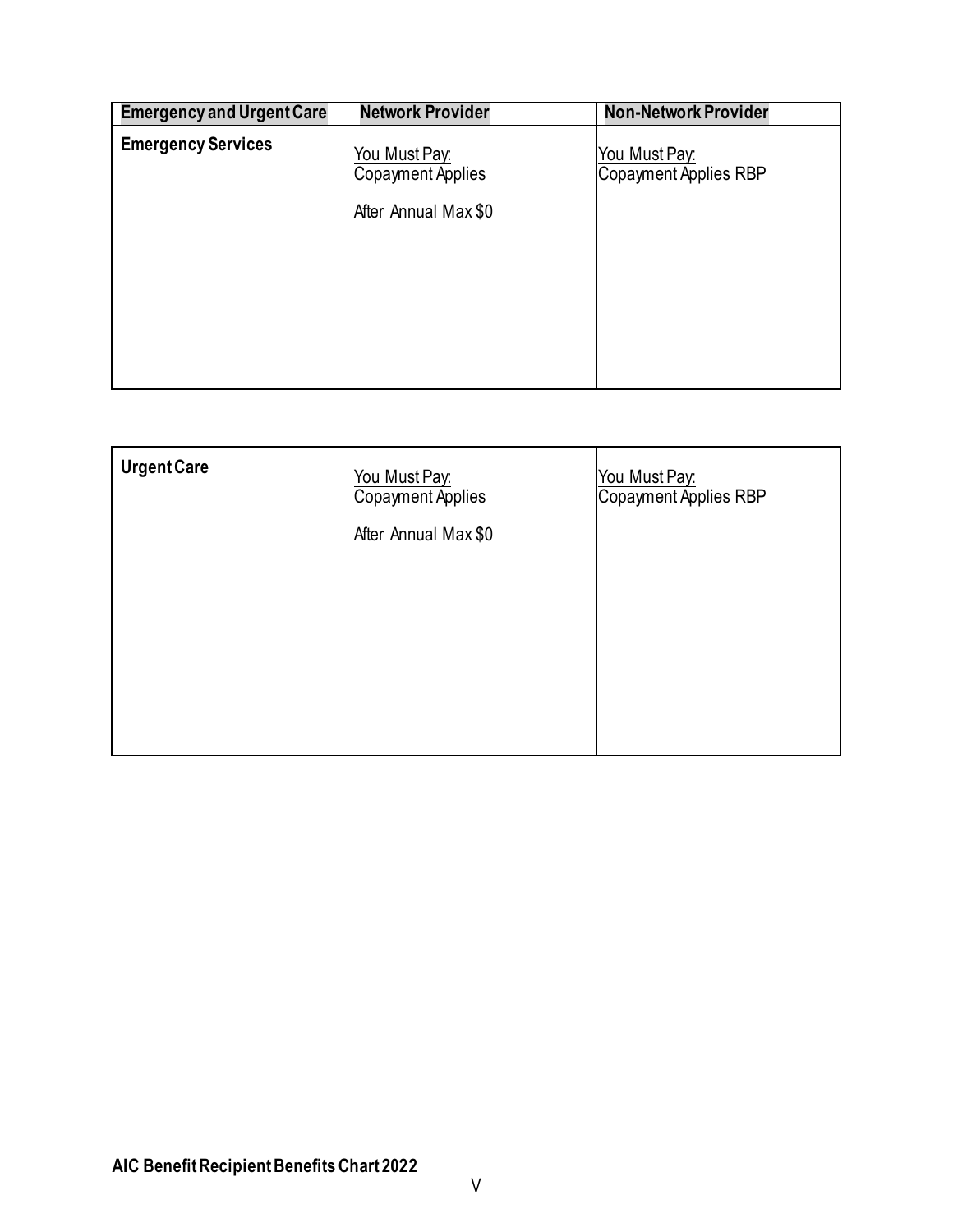<span id="page-25-0"></span>

| <b>Mental Health and</b>                       | <b>Network Provider</b>                                                                                              | <b>Non-Network Provider</b>                                                                                 |
|------------------------------------------------|----------------------------------------------------------------------------------------------------------------------|-------------------------------------------------------------------------------------------------------------|
| <b>Alcohol/Substance Abuse</b>                 |                                                                                                                      |                                                                                                             |
| <b>Mental Health</b><br>Outpatient             | You Must Pay:<br>Deductible Applies<br>Coinsurance Applies after<br>Deductible<br><b>20%</b><br>After Annual Max \$0 | You Must Pay:<br>Deductible Applies<br>Coinsurance Applies after<br>Deductible<br>50% RBP                   |
| <b>Mental Health</b>                           |                                                                                                                      |                                                                                                             |
| Inpatient                                      | You Must Pay:<br>Deductible Applies                                                                                  | You Must Pay:<br>Deductible Applies                                                                         |
|                                                | Coinsurance Applies after<br><b>Deductible</b><br>20%                                                                | Coinsurance Applies after<br>Deductible<br>50% RBP                                                          |
|                                                | After Annual Max \$0                                                                                                 |                                                                                                             |
| <b>Mental Health</b>                           |                                                                                                                      |                                                                                                             |
| <b>Outpatient Treatment</b><br><b>Programs</b> | You Must Pay:<br>Deductible Applies<br>Coinsurance Applies after<br>Deductible<br>20%<br>After Annual Max \$0        | You Must Pay:<br>Deductible Applies<br>Coinsurance Applies after<br>50% RBP<br>Deductible <b>Deductible</b> |
|                                                |                                                                                                                      |                                                                                                             |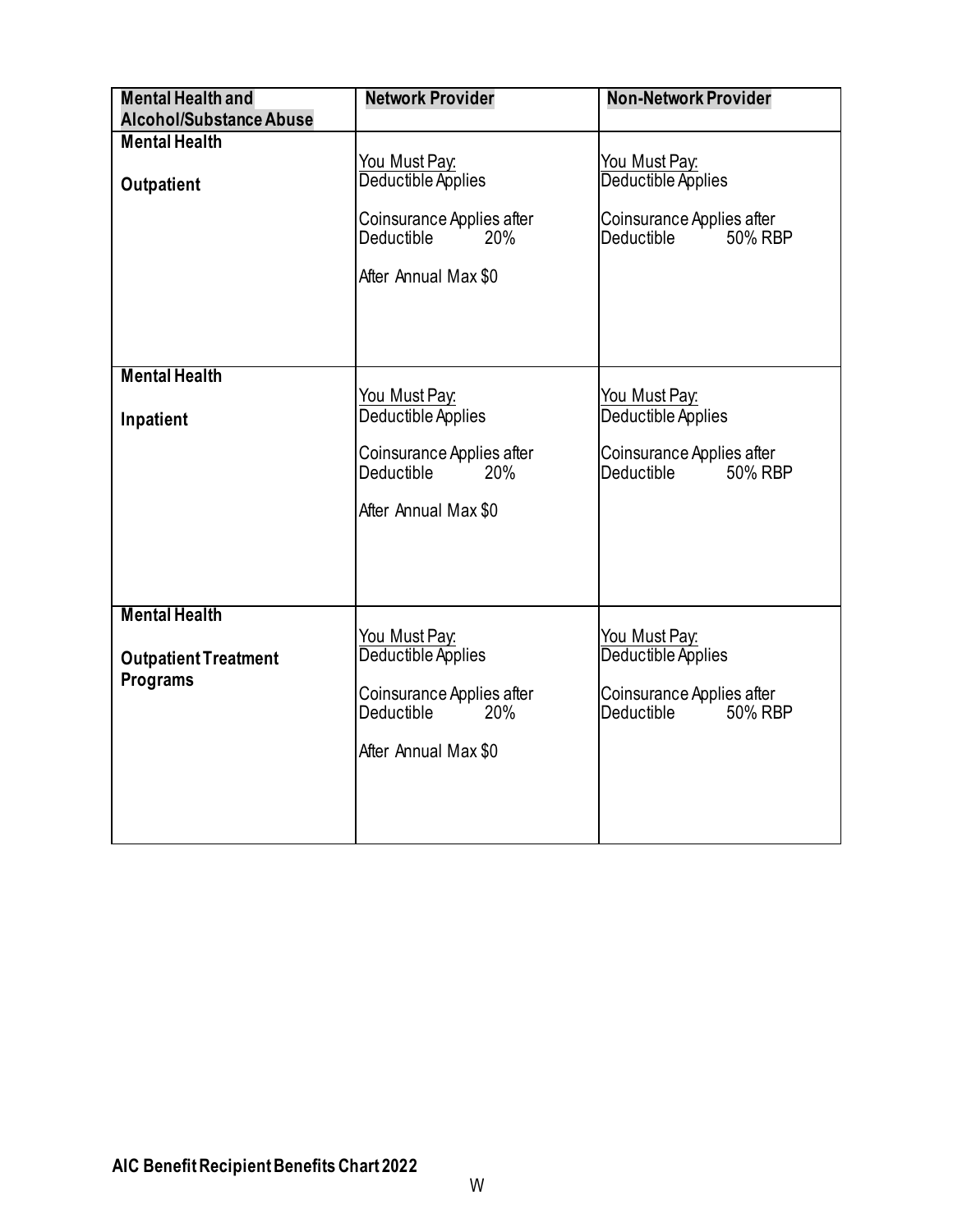<span id="page-26-1"></span><span id="page-26-0"></span>

| <b>Mental Health and</b>    | <b>Network Provider</b>                                      | <b>Non-Network Provider</b>                        |
|-----------------------------|--------------------------------------------------------------|----------------------------------------------------|
| Alcohol/Substance Abuse     |                                                              |                                                    |
| Alcohol/Substance Abuse     | <u>You Must Pay:</u>                                         | You Must Pay:                                      |
| Outpatient                  | Deductible Applies                                           | Deductible Applies                                 |
|                             | Coinsurance Applies after<br>Deductible<br>20%               | Coinsurance Applies after<br>Deductible<br>50% RBP |
|                             | After Annual Max \$0                                         |                                                    |
|                             |                                                              |                                                    |
| Alcohol/Substance Abuse     |                                                              |                                                    |
|                             | <u>You Must Pay:</u>                                         | You Must Pay.                                      |
| Inpatient                   | Deductible Applies                                           | Deductible Applies                                 |
|                             | Coinsurance Applies after<br><b>Deductible</b><br><b>20%</b> | Coinsurance Applies after<br>Deductible<br>50% RBP |
|                             | After Annual Max \$0                                         |                                                    |
|                             |                                                              |                                                    |
|                             |                                                              |                                                    |
| Alcohol/Substance Abuse     |                                                              |                                                    |
|                             | <u>You Must Pay:</u>                                         | <u>You Must Pay:</u>                               |
| <b>Outpatient Treatment</b> | Deductible Applies                                           | Deductible Applies                                 |
| <b>Programs</b>             | Coinsurance Applies after<br><b>Deductible</b><br>20%        | Coinsurance Applies after<br>Deductible<br>50% RBP |
|                             | After Annual Max \$0                                         |                                                    |
|                             |                                                              |                                                    |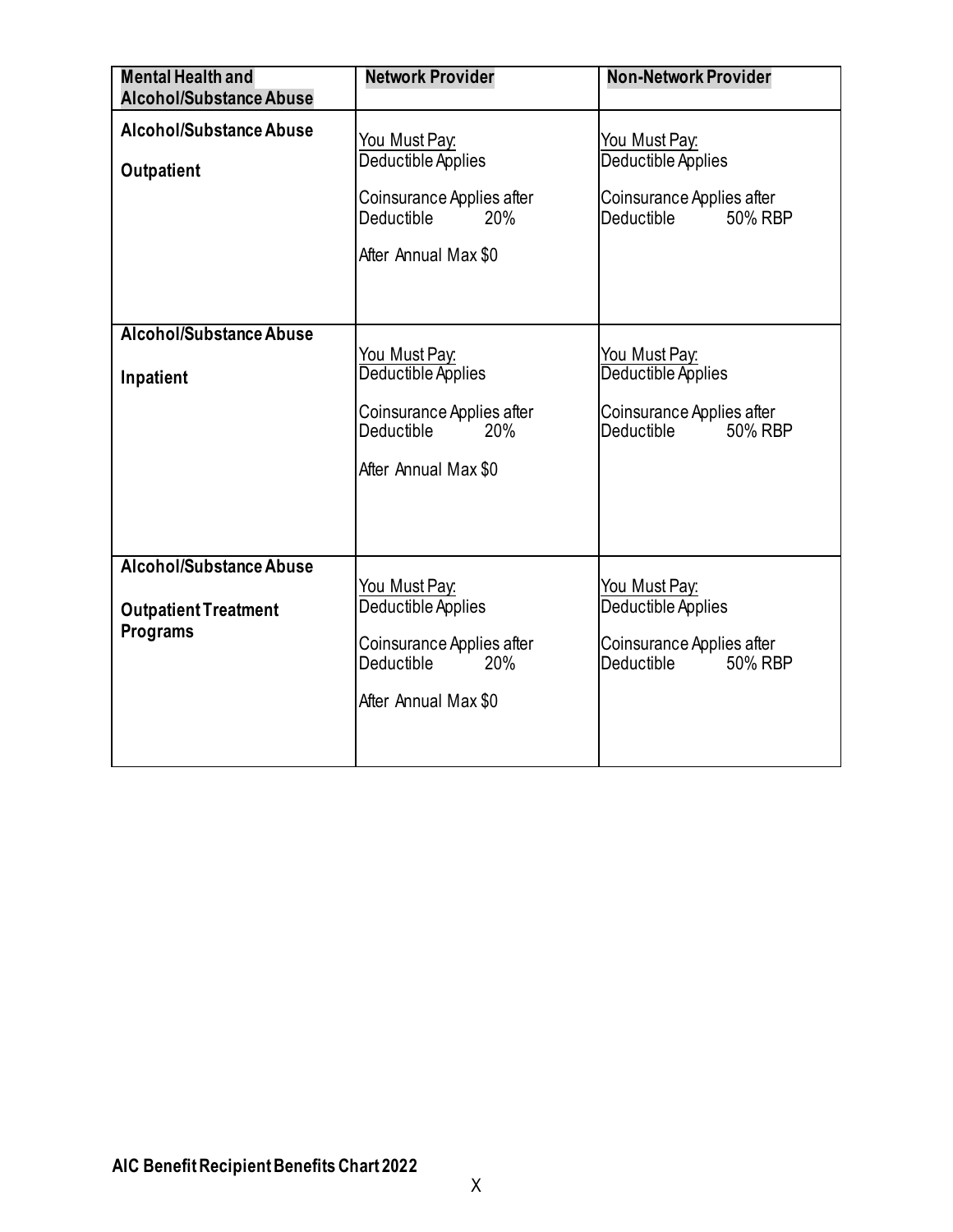| <b>Other Services</b>        | <b>Network Provider</b>                        | <b>Non-Network Provider</b>                        |
|------------------------------|------------------------------------------------|----------------------------------------------------|
| <b>Abortion</b>              |                                                |                                                    |
| Therapeutic-necessaryto save | You Must Pay.                                  | You Must Pay:                                      |
| the mother's life            | Deductible Applies                             | Deductible Applies                                 |
|                              | Coinsurance Applies after                      | Coinsurance Applies after                          |
|                              | Deductible<br>20%                              | 50% RBP<br>Deductible                              |
|                              | After Annual Max \$0                           |                                                    |
|                              |                                                |                                                    |
|                              |                                                |                                                    |
|                              |                                                |                                                    |
|                              |                                                |                                                    |
|                              |                                                |                                                    |
|                              |                                                |                                                    |
|                              |                                                |                                                    |
|                              |                                                |                                                    |
|                              |                                                |                                                    |
| <b>Ambulance</b>             |                                                |                                                    |
|                              | You Must Pay:                                  | You Must Pay:                                      |
|                              | Deductible Applies                             | Network Deductible Applies                         |
|                              |                                                |                                                    |
|                              | Coinsurance Applies after<br>Deductible<br>20% | Coinsurance Applies after<br>Deductible<br>20% RBP |
|                              |                                                |                                                    |
|                              | After Annual Max \$0                           |                                                    |
|                              |                                                |                                                    |
|                              |                                                |                                                    |
|                              |                                                |                                                    |
|                              |                                                |                                                    |
|                              |                                                |                                                    |
|                              |                                                |                                                    |
|                              |                                                |                                                    |
|                              |                                                |                                                    |
|                              |                                                |                                                    |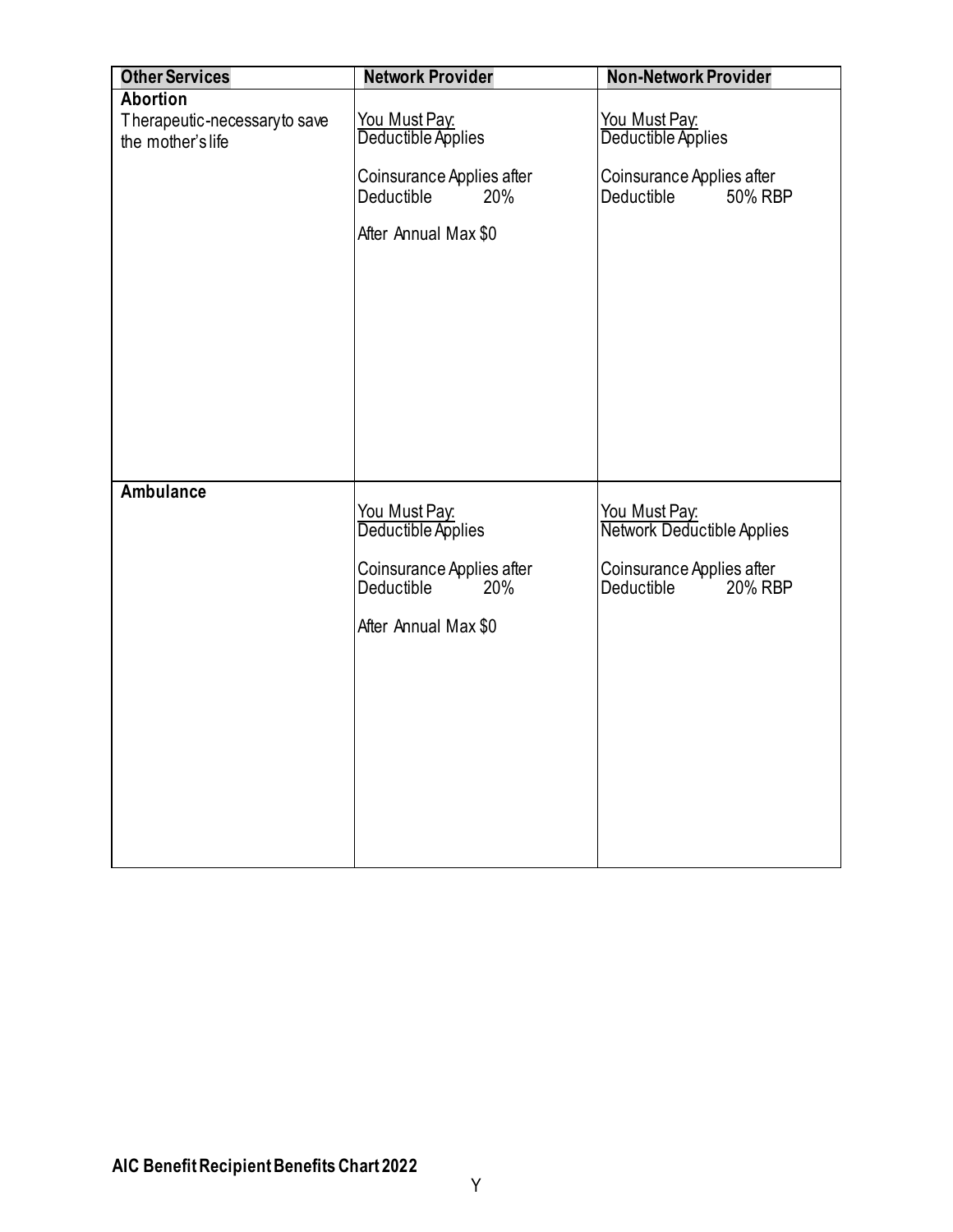<span id="page-28-2"></span><span id="page-28-1"></span><span id="page-28-0"></span>

| <b>Other Services</b>                                                                                                                                                          | <b>Network Provider</b>                                                                                              | <b>Non-Network Provider</b>                                                                         |
|--------------------------------------------------------------------------------------------------------------------------------------------------------------------------------|----------------------------------------------------------------------------------------------------------------------|-----------------------------------------------------------------------------------------------------|
| <b>Breast Prosthesis/Bra</b><br>Replacement prosthesis are<br>covered if medicallynecessary 1<br>every 24 months. Replacement<br>bras are covered up to 6 per<br>calendar year | <u>You Must Pay:</u><br>Deductible Applies<br>Coinsurance Applies after<br>Deductible<br>20%<br>After Annual Max \$0 | You Must Pay.<br>Deductible Applies<br>Coinsurance Applies after<br>Deductible<br>50% RBP           |
| <b>Durable Medical Equipment</b><br>Wigs are covered<br>Prior Authorization needed for<br>equipment that exceeds \$2,500                                                       | <u>You Must Pay:</u><br>Deductible Applies<br>Coinsurance Applies after<br>Deductible<br>20%<br>After Annual Max \$0 | <u>You Must Pay:</u><br>Deductible Applies<br>Coinsurance Applies after<br>Deductible in<br>50% RBP |
| <b>Gene and Cell Therapy</b><br><b>Services</b><br><b>Prior Authorization Required</b>                                                                                         | <u>You Must Pay:</u><br>Deductible Applies<br>Coinsurance Applies after<br>Deductible<br>20%<br>After Annual Max \$0 | <u>You Must Pay:</u><br>Deductible Applies<br>Coinsurance Applies after<br>50% RBP<br>Deductible    |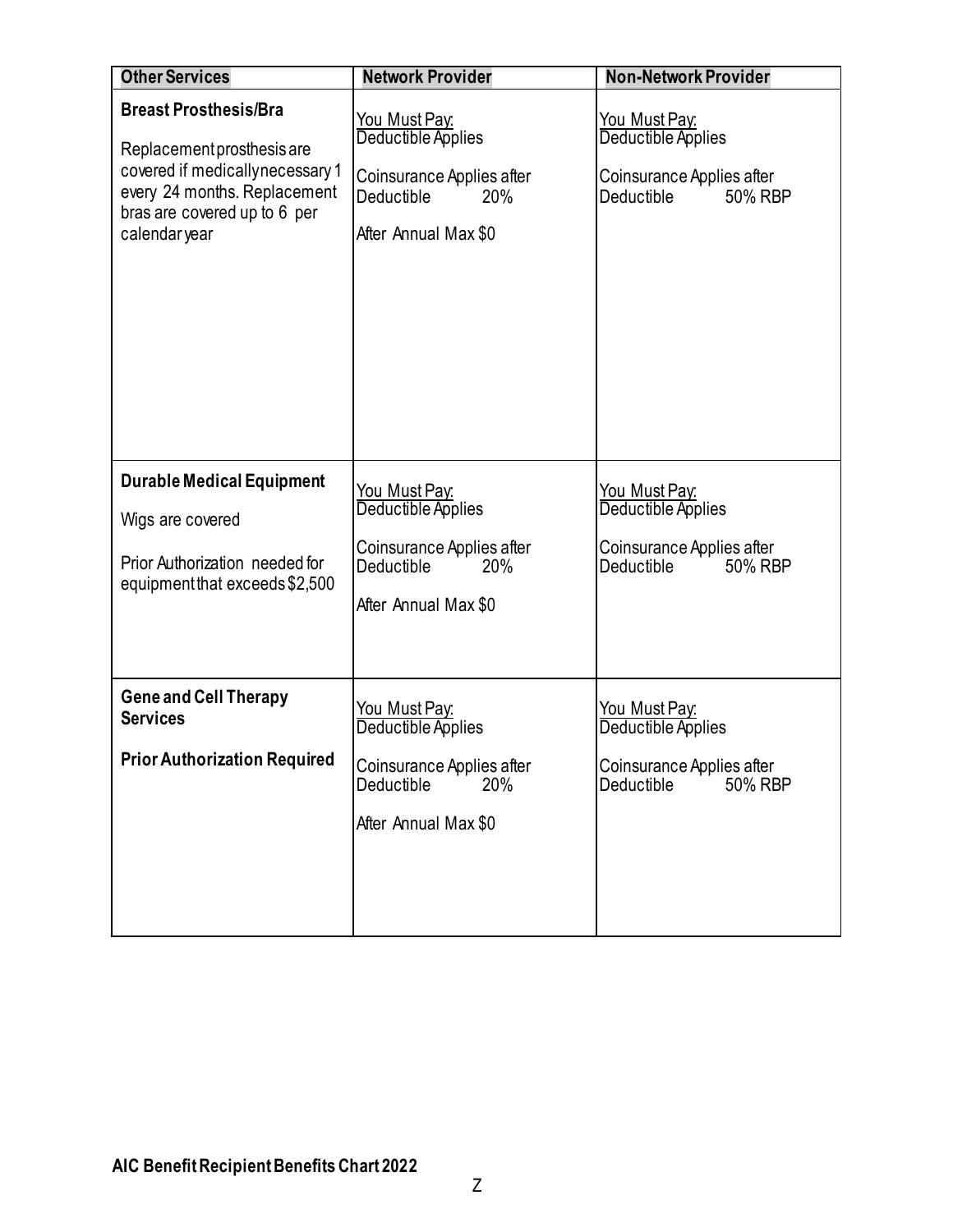<span id="page-29-1"></span><span id="page-29-0"></span>

| <b>Genetic Counseling</b><br>(Plan Approval Required) | You Must Pay:<br>Deductible Applies<br>Coinsurance Applies after<br>Deductible<br>20%<br>After Annual Max \$0 | You Must Pay:<br>Deductible Applies<br>Coinsurance Applies after<br>50% RBP<br>Deductible |
|-------------------------------------------------------|---------------------------------------------------------------------------------------------------------------|-------------------------------------------------------------------------------------------|
| <b>Infusion Therapy</b><br>(Plan Approval Required)   | You Must Pay:<br>Deductible Applies<br>Coinsurance Applies after<br>Deductible<br>20%<br>After Annual Max \$0 | You Must Pay:<br>Deductible Applies<br>Coinsurance Applies after<br>Deductible<br>50% RBP |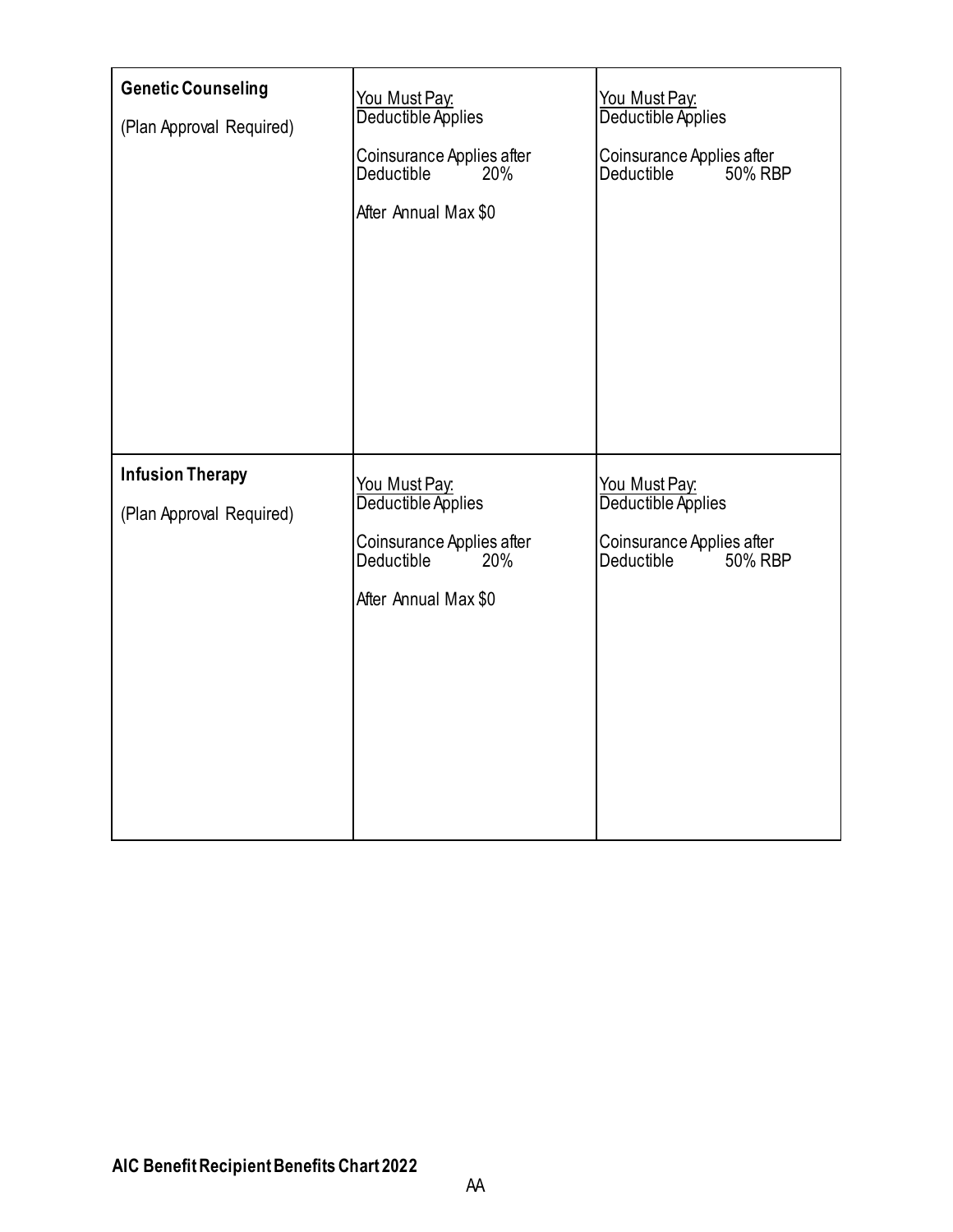<span id="page-30-1"></span><span id="page-30-0"></span>

| <b>Other Services</b>                               | <b>Network Provider</b>                                                                                       | <b>Non-Network Provider</b>                                                                      |
|-----------------------------------------------------|---------------------------------------------------------------------------------------------------------------|--------------------------------------------------------------------------------------------------|
| <b>Home Health Care</b><br>(Plan Approval Required) | You Must Pay:<br>Deductible Applies<br>Coinsurance Applies after<br>Deductible<br>20%<br>After Annual Max \$0 | <u>You Must Pay:</u><br>Deductible Applies<br>Coinsurance Applies after<br>Deductible<br>50% RBP |
| <b>Hospice Care</b><br>(Plan Approval Required)     | You Must Pay:<br>Deductible Applies<br>Coinsurance Applies after<br>Deductible<br>20%<br>After Annual Max \$0 | <u>You Must Pay:</u><br>Deductible Applies<br>Coinsurance Applies after<br>Deductible<br>50% RBP |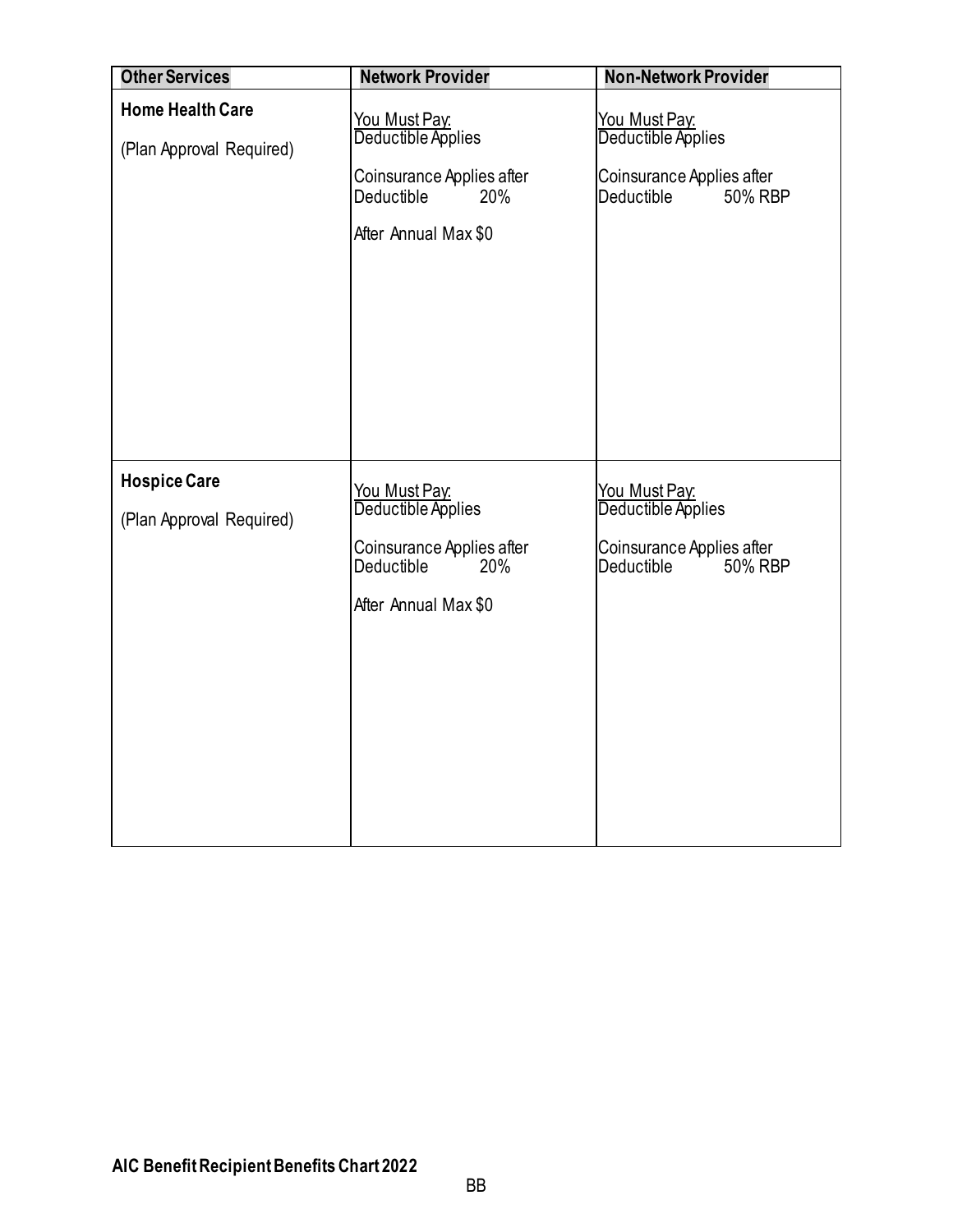<span id="page-31-2"></span><span id="page-31-1"></span><span id="page-31-0"></span>

| <b>Other Services</b>                                                                      | <b>Network Provider</b>                                                                                                     | <b>Non-Network Provider</b>                                                                      |
|--------------------------------------------------------------------------------------------|-----------------------------------------------------------------------------------------------------------------------------|--------------------------------------------------------------------------------------------------|
| <b>Pain Management</b>                                                                     | <b>You Must Pay:</b><br>Deductible Applies<br>Coinsurance Applies after<br>20%<br><b>Deductible</b><br>After Annual Max \$0 | <b>You Must Pay:</b><br>Deductible Applies<br>Coinsurance Applies after<br>Deductible<br>50% RBP |
| <b>Private Duty Nursing</b><br>(Plan Approval Required)                                    | You Must Pay:<br>Deductible Applies<br>Coinsurance Applies after<br>Deductible<br>20%<br>After Annual Max \$0               | You Must Pay:<br>Deductible Applies<br>Coinsurance Applies after<br>Deductible<br>50% RBP        |
| <b>Skilled Nursing</b><br>(Plan Approval Required)<br>Up to 100 days per Benefit<br>Period | <u>You Must Pay:</u><br>Deductible Applies<br>Coinsurance Applies after<br>Deductible<br>20%<br>After Annual Max \$0        | <b>You Must Pay:</b><br>Deductible Applies<br>Coinsurance Applies after<br>Deductible<br>50% RBP |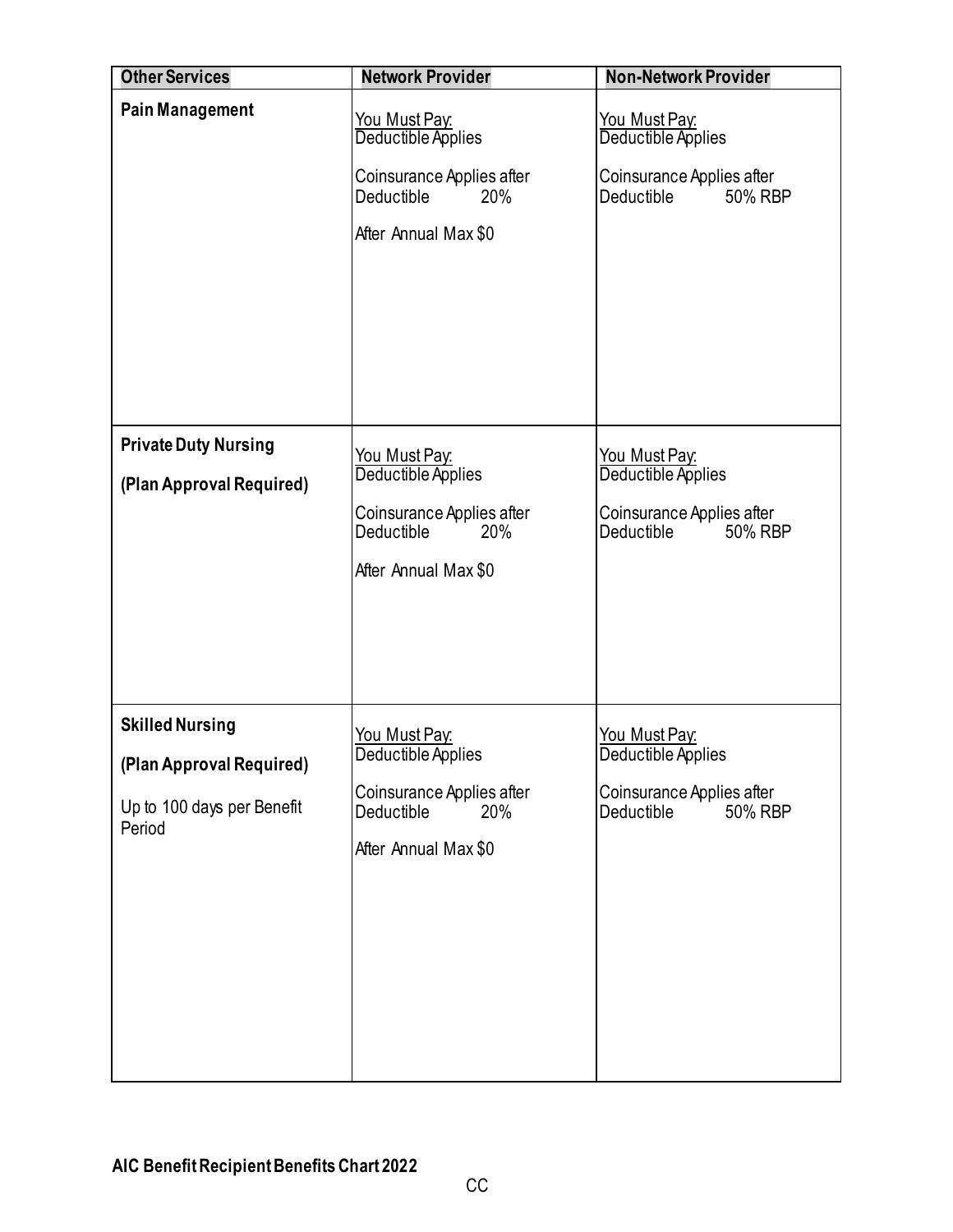<span id="page-32-1"></span><span id="page-32-0"></span>

| <b>Other Services</b>                                                                                                  | <b>Network Provider</b>                                                                                               | <b>Non-Network Provider</b>                    |
|------------------------------------------------------------------------------------------------------------------------|-----------------------------------------------------------------------------------------------------------------------|------------------------------------------------|
| <b>Smoking Cessation</b>                                                                                               | Benefits are not subject to cost<br>sharing when included in the list<br>of ACA mandated preventive care<br>services. | You Must Pay:<br>Coinsurance Applies<br>0% RBP |
| <b>Sterilization-Women</b><br>Reversals are not a covered<br>expense<br>Male Sterilization refer to<br>Surgery benefit | Benefits are not subject to cost<br>sharing when included in the list<br>of ACA mandated preventive care<br>services. | You Must Pay:<br>Coinsurance Applies<br>0% RBP |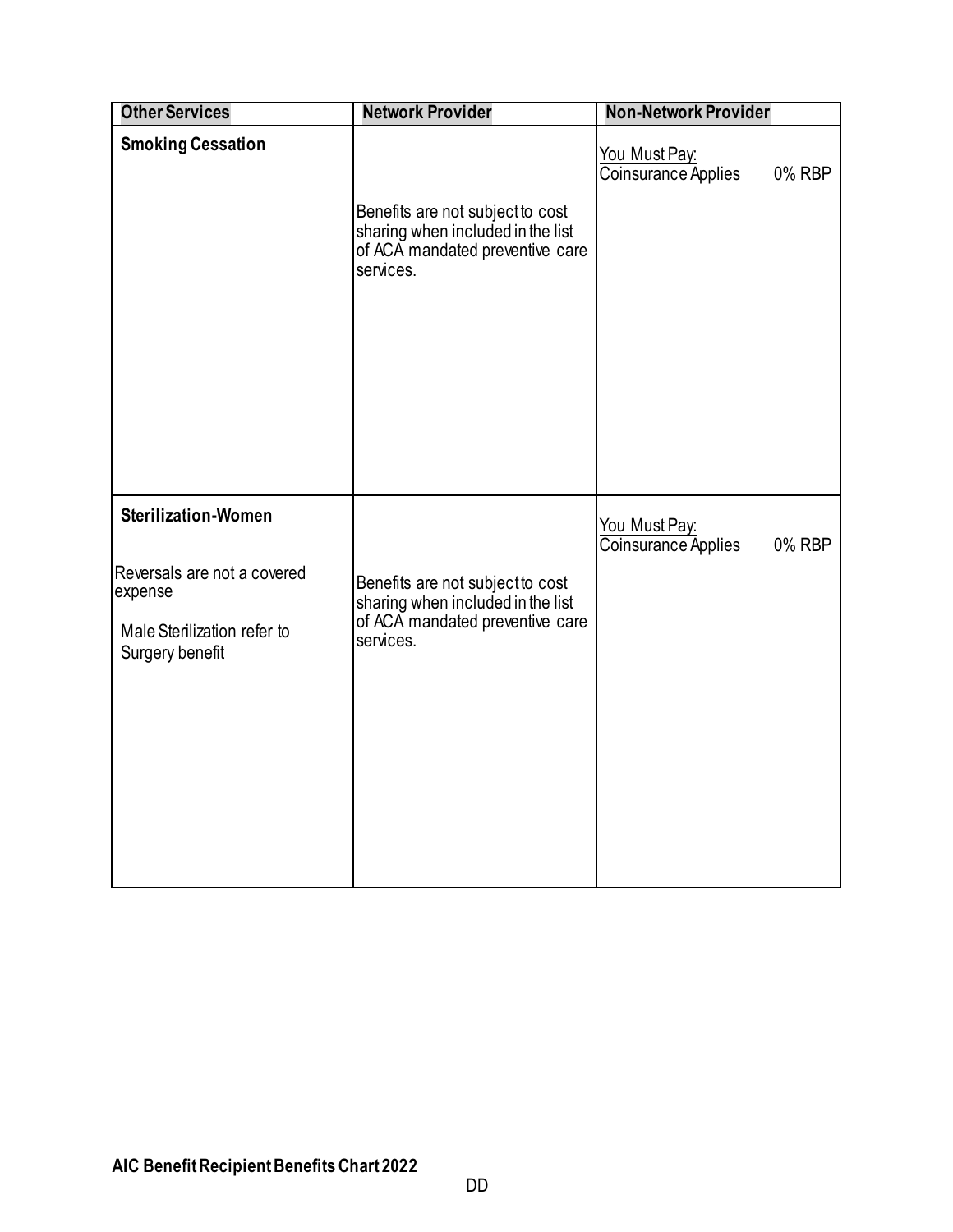<span id="page-33-1"></span><span id="page-33-0"></span>

| <b>Educational Training</b>                      | <b>Network Provider</b>                                                                                               | <b>Non-Network Provider</b>                                                                             |
|--------------------------------------------------|-----------------------------------------------------------------------------------------------------------------------|---------------------------------------------------------------------------------------------------------|
| <b>Diabetic Education</b><br><b>Outpatient</b>   | Benefits are not subject to cost<br>sharing when included in the list<br>of ACA mandated preventive<br>care services. | You Must Pay:<br>Deductible Applies<br>Coinsurance Applies after<br>50% RBP<br>Deductible               |
| <b>Diabetic Education</b><br>Inpatient           | Benefits are not subject to cost<br>sharing when included in the list<br>of ACA mandated preventive<br>care services. | <u>You Must Pay:</u><br>Deductible Applies<br>Coinsurance Applies after<br>Deductible<br>50% RBP        |
| <b>Educational Training</b><br><b>Outpatient</b> | Benefits are not subject to cost<br>sharing when included in the list<br>of ACA mandated preventive<br>care services. | You Must Pay:<br>Deductible Applies<br>Coinsurance Applies after<br>50% RBP<br><b>Deductible</b>        |
| <b>Educational Training</b><br>Inpatient         | Benefits are not subject to cost<br>sharing when included in the list<br>of ACA mandated preventive<br>care services. | <u>You Must Pay:</u><br>Deductible Applies<br>Coinsurance Applies after<br><b>Deductible</b><br>50% RBP |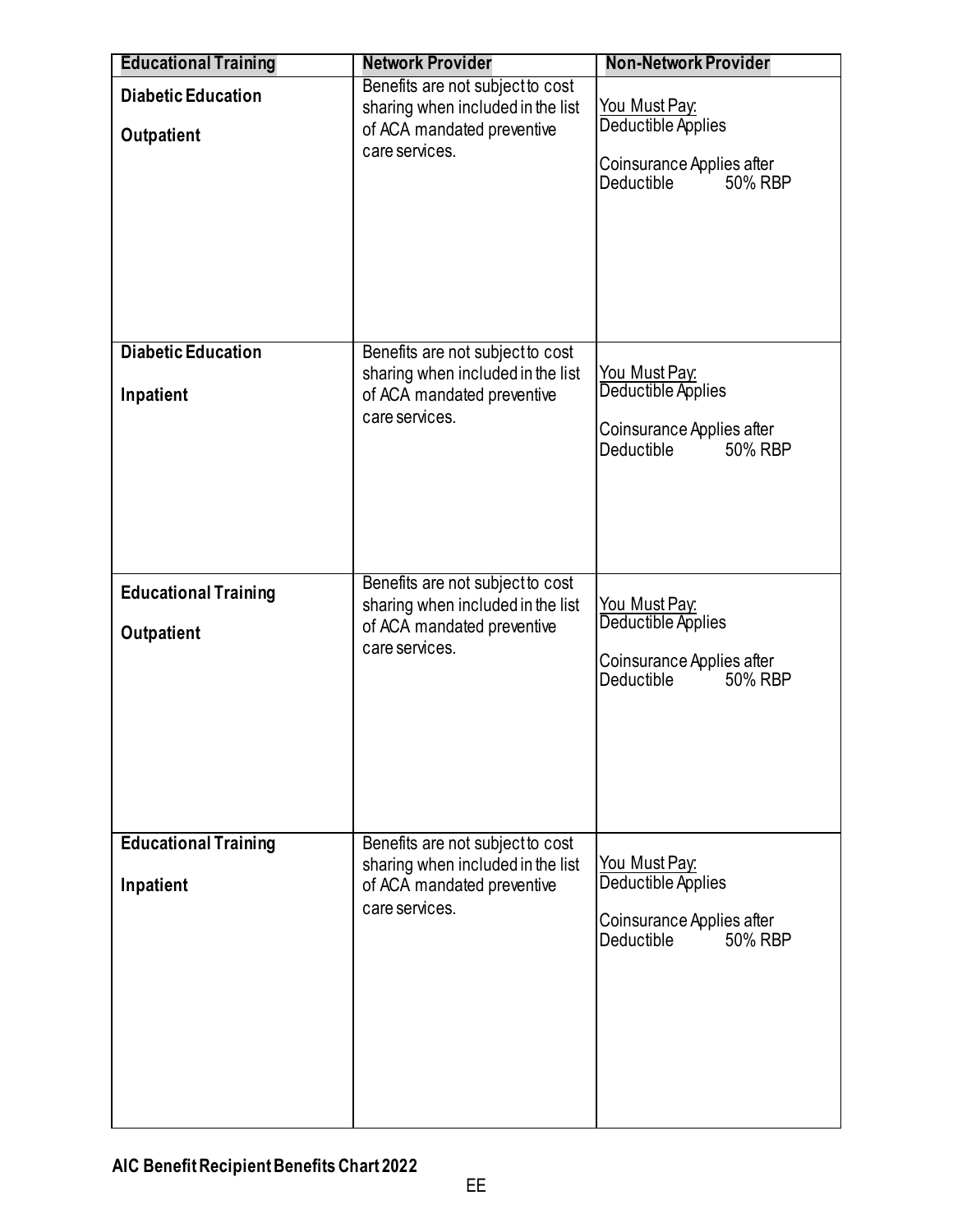<span id="page-34-0"></span>

| <b>Educational Training</b>                 | <b>Network Provider</b>                                                                                               | <b>Non-Network Provider</b>                                                               |
|---------------------------------------------|-----------------------------------------------------------------------------------------------------------------------|-------------------------------------------------------------------------------------------|
| <b>Nutritional Counseling</b><br>Outpatient | Benefits are not subject to cost<br>sharing when included in the list<br>of ACA mandated preventive<br>care services. | You Must Pay:<br>Deductible Applies<br>Coinsurance Applies after<br>Deductible<br>50% RBP |
| <b>Nutritional Counseling</b><br>Inpatient  | Benefits are not subject to cost<br>sharing when included in the list<br>of ACA mandated preventive<br>care services. | You Must Pay.<br>Deductible Applies<br>Coinsurance Applies after<br>50% RBP<br>Deductible |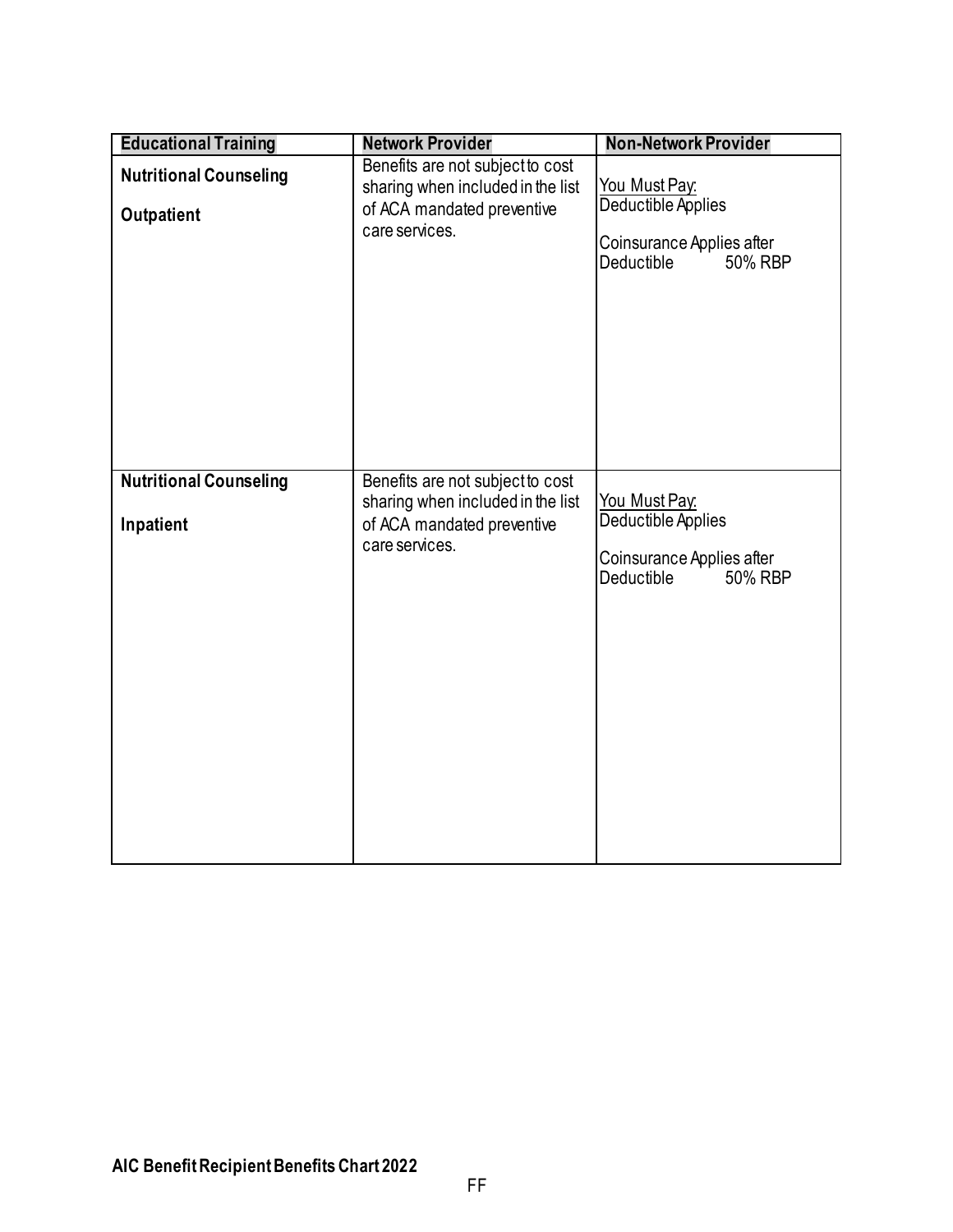<span id="page-35-2"></span><span id="page-35-1"></span><span id="page-35-0"></span>

| <b>Preventive Care</b>                                                                                                                                                                                                                                               | <b>Network Provider</b>                                                                       | <b>Non-Network Provider</b>                           |
|----------------------------------------------------------------------------------------------------------------------------------------------------------------------------------------------------------------------------------------------------------------------|-----------------------------------------------------------------------------------------------|-------------------------------------------------------|
| <b>Gynecological Pap Test</b>                                                                                                                                                                                                                                        | Benefit not subject to cost sharing<br>if provided as a routine preventive<br>care screening. | <u>You Must Pay:</u><br>Coinsurance Applies<br>0% RBP |
| Mammography<br>(Routine Screening)<br>Network providers may not<br>balance bill.<br>Non-Network providers may only<br>bill for appropriate Cost Share,<br>which includes Deductible and<br>Coinsurance only. Theymay<br>not balance bill for any charges<br>over RBP | Benefit not subject to cost sharing<br>if provided as a routine preventive<br>care screening. | <u>You Must Pay:</u><br>Coinsurance Applies<br>0% RBP |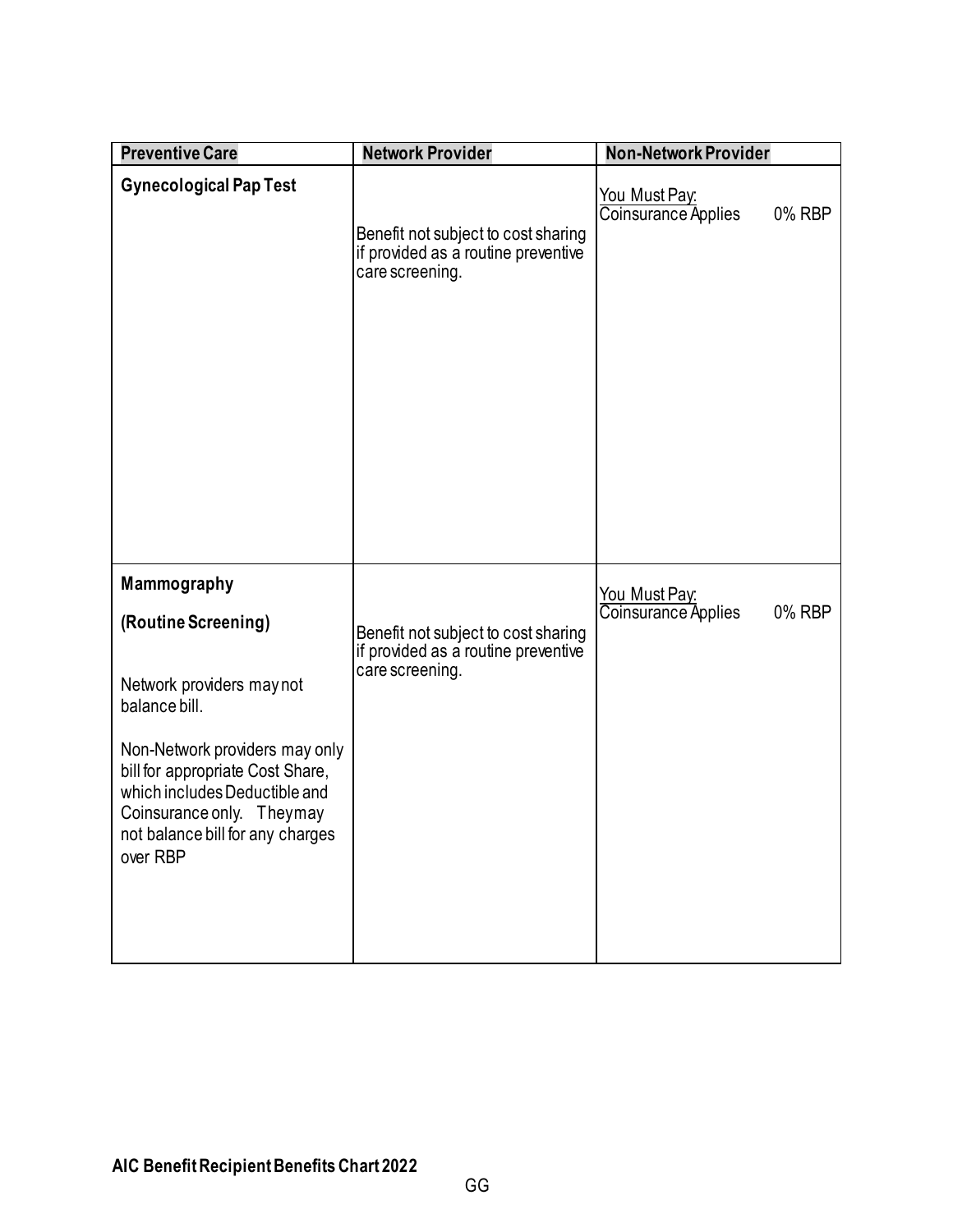<span id="page-36-1"></span><span id="page-36-0"></span>

| <b>Preventive Care</b>                                                     | <b>Network Provider</b>                                                                                               | <b>Non-Network Provider</b>                    |
|----------------------------------------------------------------------------|-----------------------------------------------------------------------------------------------------------------------|------------------------------------------------|
| <b>Well Child Care</b>                                                     | Benefit not subject to cost<br>sharing if provided as a routine<br>preventive care screening.                         | You Must Pay:<br>Coinsurance Applies<br>0% RBP |
| <b>Women's Birth Control</b><br>(Surgery includes all related<br>services) | Benefits are not subject to cost<br>sharing when included in the list<br>of ACA mandated preventive care<br>services. | You Must Pay:<br>Coinsurance Applies<br>0% RBP |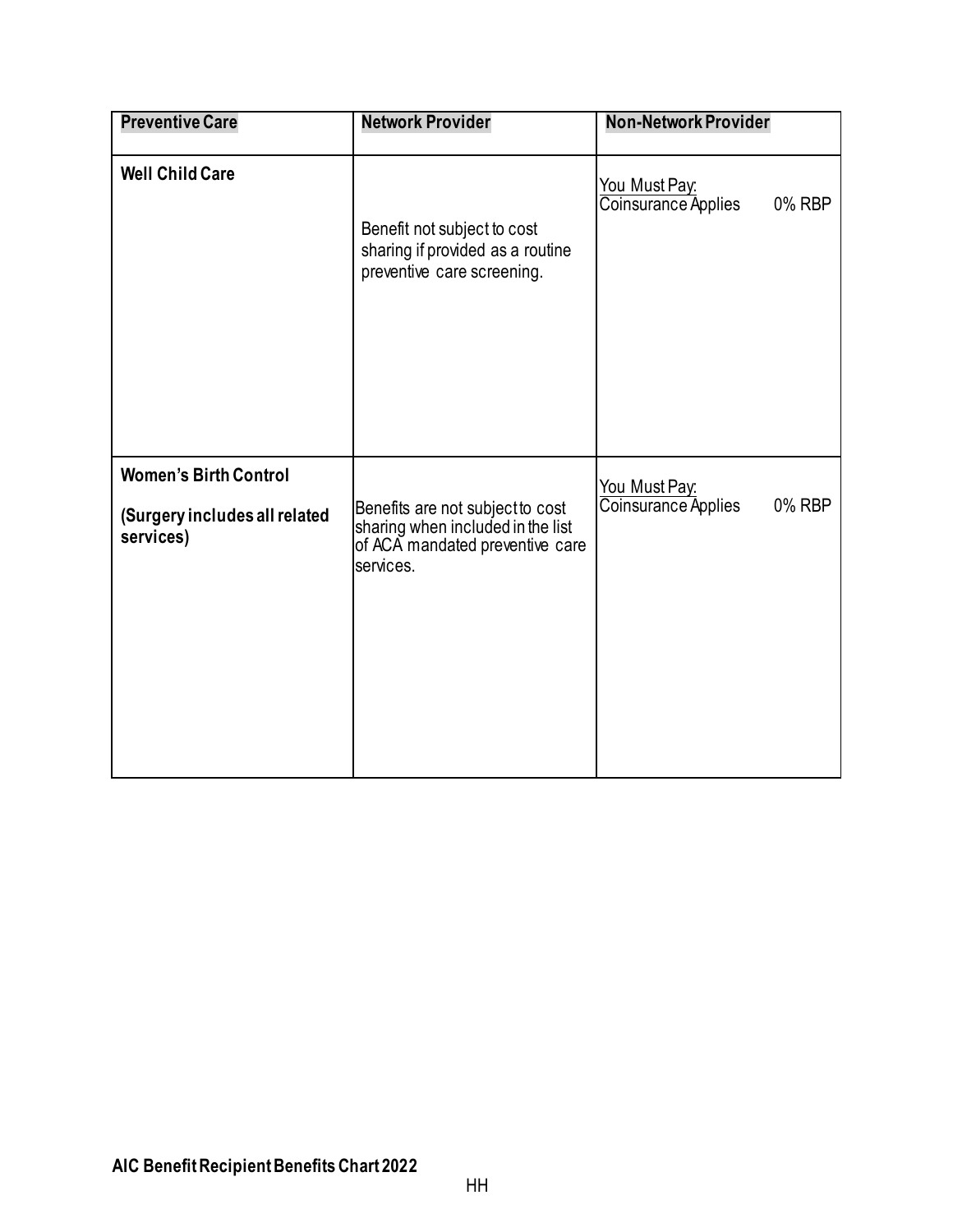<span id="page-37-3"></span><span id="page-37-2"></span><span id="page-37-1"></span><span id="page-37-0"></span>

| <b>Preventive Care</b>                                   | <b>Network Provider</b>                                                                                               | <b>Non-Network Provider</b>                               |
|----------------------------------------------------------|-----------------------------------------------------------------------------------------------------------------------|-----------------------------------------------------------|
| <b>Breast Reconstructive Surgery</b><br>after Mastectomy | You Must Pay:<br>Deductible Applies                                                                                   | You Must Pay:<br>Deductible Applies                       |
|                                                          | Coinsurance Applies after<br>Deductible<br>20%                                                                        | Coinsurance Applies after<br><b>Deductible</b><br>50% RBP |
|                                                          | After Annual Max \$0                                                                                                  |                                                           |
|                                                          |                                                                                                                       |                                                           |
| Colonoscopy                                              | Benefit not subject to cost sharing<br>if provided as a routine preventive<br>care screening.                         | You Must Pay:<br>Coinsurance Applies<br>0%RBP             |
| <b>Gynecological Exam</b>                                | Benefit not subject to cost sharing<br>if provided as a routine preventive<br>care screening.                         | You Must Pay:<br>Coinsurance Applies<br>0%RBP             |
| <b>Immunizations Beyond Well</b><br><b>Child Care</b>    | Benefits are not subject to cost<br>sharing when included in the list<br>of ACA mandated preventive care<br>services. | You Must Pay:<br>Coinsurance Applies<br>0%RBP             |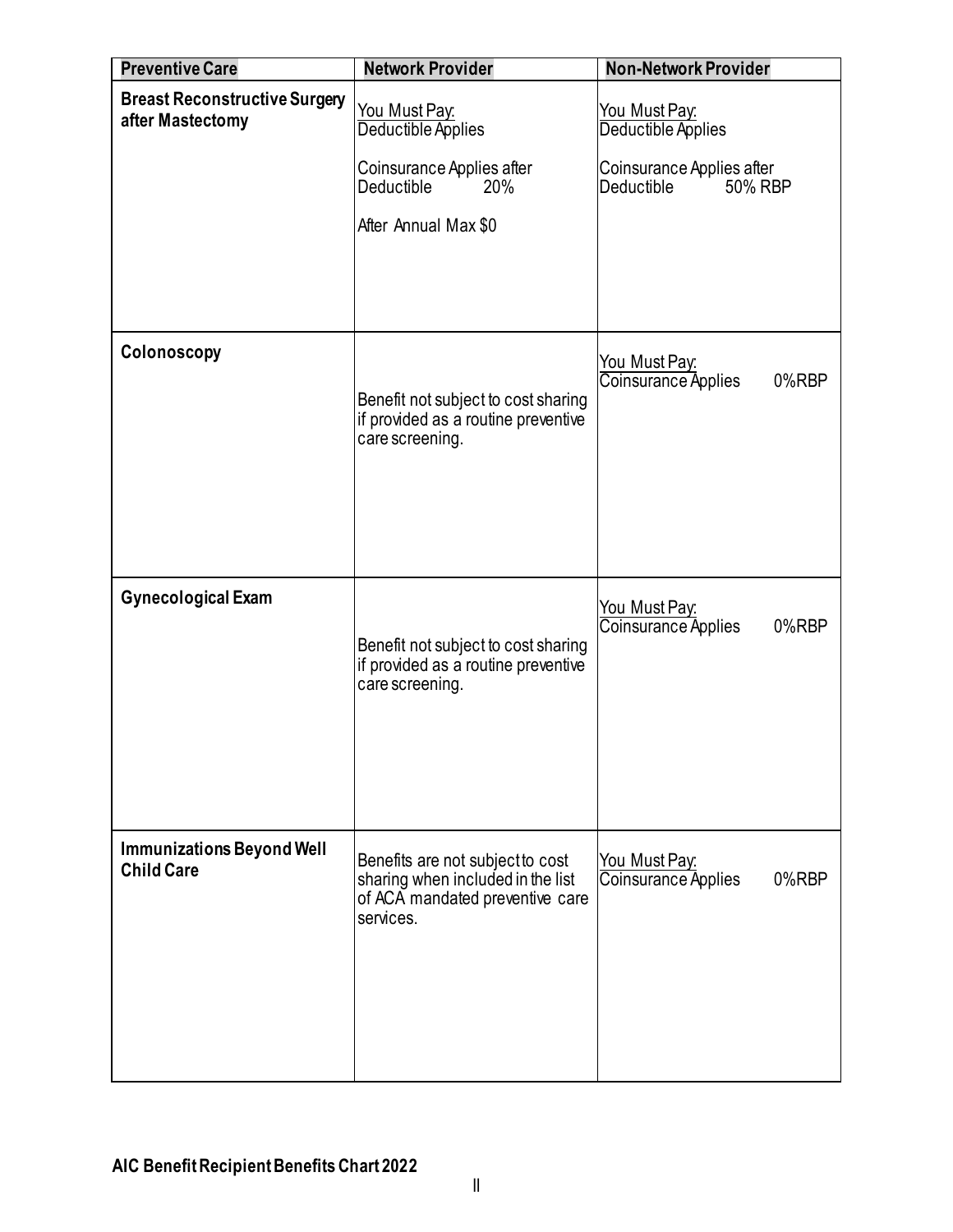<span id="page-38-1"></span><span id="page-38-0"></span>

| <b>Preventive Care</b>                   | <b>Network Provider</b>                                                                                       | <b>Non-Network Provider</b>                                                               |
|------------------------------------------|---------------------------------------------------------------------------------------------------------------|-------------------------------------------------------------------------------------------|
| <b>Physical</b><br>(Routine)             | Benefit not subject to cost sharing<br>if provided as a routine preventive<br>care screening.                 | You Must Pay:<br>Coinsurance Applies<br>0% RBP                                            |
| <b>Preventive Care</b>                   | <b>Network Provider</b>                                                                                       | <b>Non-Network Provider</b>                                                               |
| <b>Ultrasound</b><br>(Routine Maternity) | You Must Pay.<br>Deductible Applies<br>Coinsurance Applies after<br>Deductible<br>20%<br>After Annual Max \$0 | You Must Pay:<br>Deductible Applies<br>Coinsurance Applies after<br>50% RBP<br>Deductible |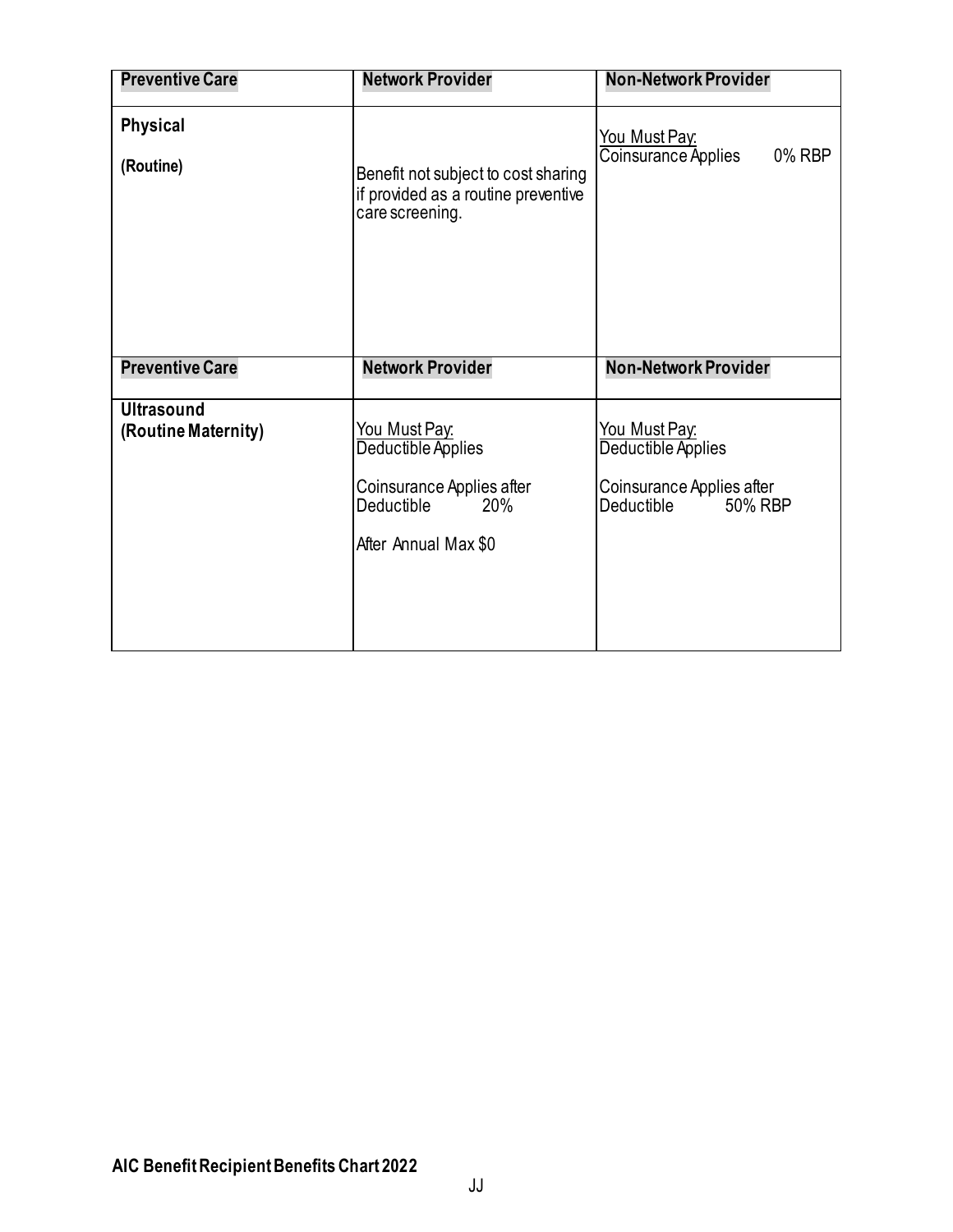<span id="page-39-1"></span><span id="page-39-0"></span>

| <b>Affiliate Providers</b>        | <b>Network Provider</b>                                      | <b>Non-Network Provider</b>                          |
|-----------------------------------|--------------------------------------------------------------|------------------------------------------------------|
| <b>Chiropractic/Manipulation</b>  |                                                              |                                                      |
| <b>Therapy Coverage</b>           | <u>You Must Pay:</u>                                         | <u>You Must Pay:</u>                                 |
| <b>Office Visit</b>               | Deductible Applies                                           | Deductible Applies                                   |
|                                   |                                                              |                                                      |
|                                   | Coinsurance Applies after<br><b>Deductible</b><br><b>20%</b> | Coinsurance Applies after<br>Deductible<br>50% RBP   |
|                                   |                                                              |                                                      |
|                                   | After Annual Max \$0                                         |                                                      |
|                                   |                                                              |                                                      |
|                                   |                                                              |                                                      |
|                                   |                                                              |                                                      |
|                                   |                                                              |                                                      |
| <b>Chiropractic Coverage</b>      |                                                              |                                                      |
| <b>Other Services</b>             | <u>You Must Pay:</u>                                         | <u>You Must Pay:</u>                                 |
|                                   | Deductible Applies                                           | Deductible Applies                                   |
|                                   | Coinsurance Applies after                                    | Coinsurance Applies after                            |
|                                   | <b>Deductible</b><br>20%                                     | Deductible in<br>50% RBP                             |
|                                   |                                                              |                                                      |
|                                   | After Annual Max \$0                                         |                                                      |
|                                   |                                                              |                                                      |
|                                   |                                                              |                                                      |
|                                   |                                                              |                                                      |
| <b>Chiropractic Coverage</b>      |                                                              |                                                      |
| <b>Diagnostic Testing</b>         | <u>You Must Pay:</u>                                         | <u>You Must Pay:</u>                                 |
|                                   | Deductible Applies                                           | Deductible Applies                                   |
|                                   |                                                              |                                                      |
|                                   | Coinsurance Applies after<br>Deductible<br>20%               | Coinsurance Applies after<br>Deductible "<br>50% RBP |
|                                   |                                                              |                                                      |
|                                   | After Annual Max \$0                                         |                                                      |
|                                   |                                                              |                                                      |
|                                   |                                                              |                                                      |
|                                   |                                                              |                                                      |
|                                   |                                                              |                                                      |
| <b>Massotherapy</b>               |                                                              |                                                      |
| (Plan Approval Required)          | You Must Pay:                                                | <u>You Must Pay:</u>                                 |
|                                   | Deductible Applies                                           | Deductible Applies                                   |
|                                   | Coinsurance Applies after                                    | Coinsurance Applies after                            |
| Covered if services rendered by a | Deductible<br>20%                                            | 50% RBP<br>Deductible                                |
| MD or Physical Therapist for      |                                                              |                                                      |
| treatment of injury or illness    | After Annual Max \$0                                         |                                                      |
|                                   |                                                              |                                                      |
|                                   |                                                              |                                                      |
|                                   |                                                              |                                                      |
|                                   |                                                              |                                                      |
|                                   |                                                              |                                                      |